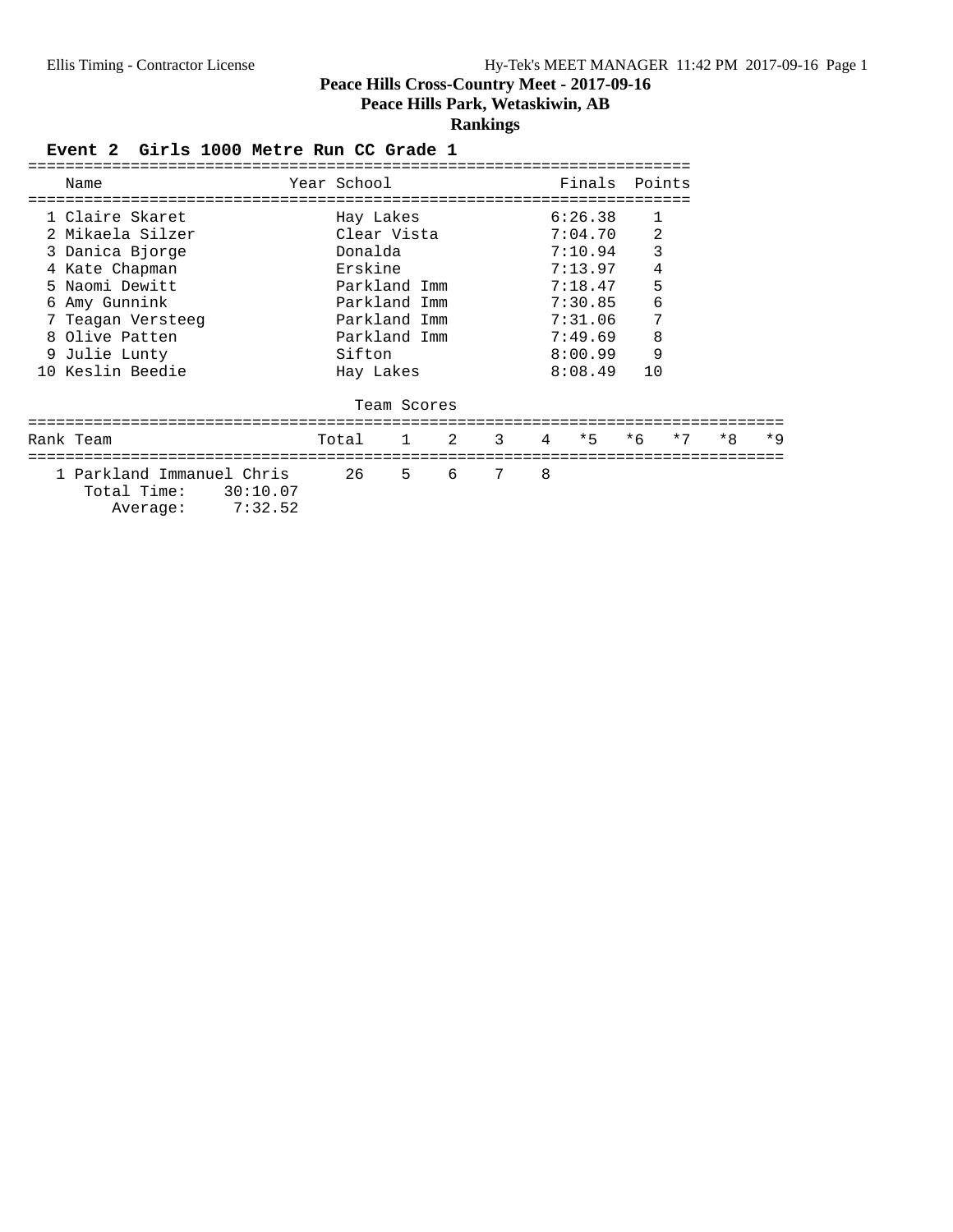## **Rankings**

## Event 1 Boys 1000 Metre Run CC Grade 1

| Name                |  | Year School      |         | Finals Points |  |  |  |  |  |  |  |
|---------------------|--|------------------|---------|---------------|--|--|--|--|--|--|--|
| 1 Daniel Whitbread  |  | JS McCormick     | 6:38.51 |               |  |  |  |  |  |  |  |
| 2 Hudson Sonnenberg |  | Unattached       | 6:38.87 | 2             |  |  |  |  |  |  |  |
| 3 James Vanderveen  |  | Parkland Imm     | 6:43.82 | 3             |  |  |  |  |  |  |  |
| 4 Matthew Searle    |  | New Norway       | 7:30.71 | 4             |  |  |  |  |  |  |  |
| 5 Evan Romaniuk     |  | Cen:Consort      | 7:54.52 | 5             |  |  |  |  |  |  |  |
| 6 Isaac Leffers     |  | Parkland Imm     | 7:56.99 | 6             |  |  |  |  |  |  |  |
| 7 Luke Wright       |  | Ponoka Christian | 8:30.41 | 7             |  |  |  |  |  |  |  |
| 8 Dexter Clayton    |  | Home School      | 8:58.63 | 8             |  |  |  |  |  |  |  |
| 9 Dawson Dickau     |  | Clear Vista      | 9:04.68 | 9             |  |  |  |  |  |  |  |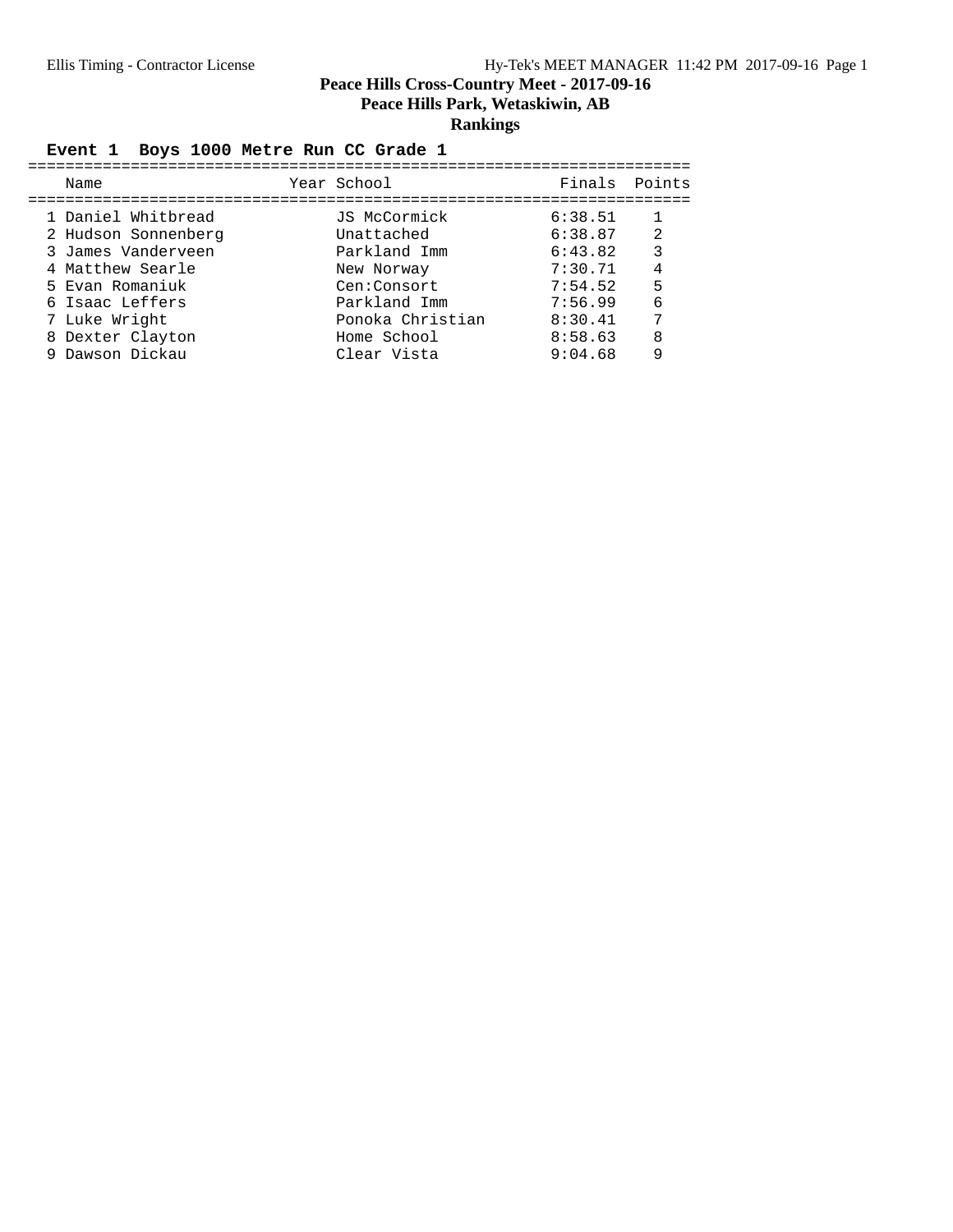**Peace Hills Park, Wetaskiwin, AB**

**Rankings**

#### Event 4 Girls 1000 Metre Run CC Grade 2/3

| Name                                                                          | Year School |              |                  |    |         | Finals   | Points |      |     |      |
|-------------------------------------------------------------------------------|-------------|--------------|------------------|----|---------|----------|--------|------|-----|------|
| 1 Kaitlyn Guesebroek                                                          |             | Parkland Imm |                  |    |         | 5:30.24  | 1      |      |     |      |
| 2 Aryonnah Knee                                                               |             | Leduc Track  |                  |    |         | 5:43.97  | 2      |      |     |      |
| 3 Stella Cooper                                                               | Unattached  |              |                  |    | 5:55.67 | 3        |        |      |     |      |
| 4 Hannah Begin                                                                |             | Parkland Imm |                  |    |         | 6:13.48  | 4      |      |     |      |
| 5 Eleanor Patten                                                              |             | Parkland Imm |                  |    |         | 6:14.31  | 5      |      |     |      |
| 6 Lilly Mohr                                                                  |             | Cen:Consort  |                  |    |         | 6:23.36  | 6      |      |     |      |
| 7 Presley Wittmack                                                            |             | Cen:Consort  |                  |    |         | 6:32.69  | 7      |      |     |      |
| 8 Renee Devries                                                               |             | Parkland Imm |                  |    |         | 6:36.14  | 8      |      |     |      |
| 9 Gabriella Seiler                                                            |             | Leduc Track  |                  |    |         | 6:44.58  | 9      |      |     |      |
| 10 Brielle Romaniuk                                                           |             | Cen:Consort  |                  |    |         | 6:47.83  | 10     |      |     |      |
| 11 Jada Vanveldhuizen                                                         |             | Parkland Imm |                  |    |         | 6:48.75  | 11     |      |     |      |
| 12 Kaitlyn Wright                                                             |             |              | Ponoka Christian |    |         | 6:54.65  | 12     |      |     |      |
| 13 Selah Roth                                                                 |             | Unattached   |                  |    |         | 7:03.38  | 13     |      |     |      |
| 14 Penelope Patten                                                            |             | Parkland Imm |                  |    |         | 7:04.47  | 14     |      |     |      |
| 15 Amanda Schumacher                                                          |             | Unattached   |                  |    |         | 7:05.51  | 15     |      |     |      |
| 16 Eliana Rodrigues                                                           |             | Hay Lakes    |                  |    |         | 7:06.41  | 16     |      |     |      |
| 17 Cassidy Tolsma                                                             |             | Parkland Imm |                  |    |         | 7:08.51  | 17     |      |     |      |
| 18 Carley Schamber                                                            |             | Clear Vista  |                  |    |         | 7:10.21  | 18     |      |     |      |
| 19 Katelyn Rus                                                                |             | Parkland Imm |                  |    |         | 7:10.81  | 19     |      |     |      |
| 20 Katrina Siemens                                                            | Donalda     |              |                  |    |         | 7:32.46  | 20     |      |     |      |
| 21 Brooke Lester-Troke                                                        |             |              | Coloniale Eagles |    |         | 7:34.68  | 21     |      |     |      |
| 22 Lily Whynott                                                               | Donalda     |              |                  |    |         | 8:08.65  | 22     |      |     |      |
| 23 Chevelle Saulteaux                                                         |             | Clear Vista  |                  |    |         | 9:43.04  | 23     |      |     |      |
| 24 Mikayla Ryman                                                              | Bellevue    |              |                  |    |         | 10:24.83 | 24     |      |     |      |
|                                                                               |             | Team Scores  |                  |    |         |          |        |      |     |      |
| Rank Team                                                                     | Total       | 1            | 2                | 3  | 4       | * 5      | * 6    | $*7$ | * 8 | $*Q$ |
| 1 Parkland Immanuel Chris A<br>Total Time:<br>24:34.17<br>6:08.55<br>Average: | 18          | 1            | 4                | 5  | 8       |          |        |      |     |      |
| 2 Parkland Immanuel Chris B<br>Total Time:<br>28:12.54<br>7:03.14<br>Average: | 61          | 11           | 14               | 17 | 19      |          |        |      |     |      |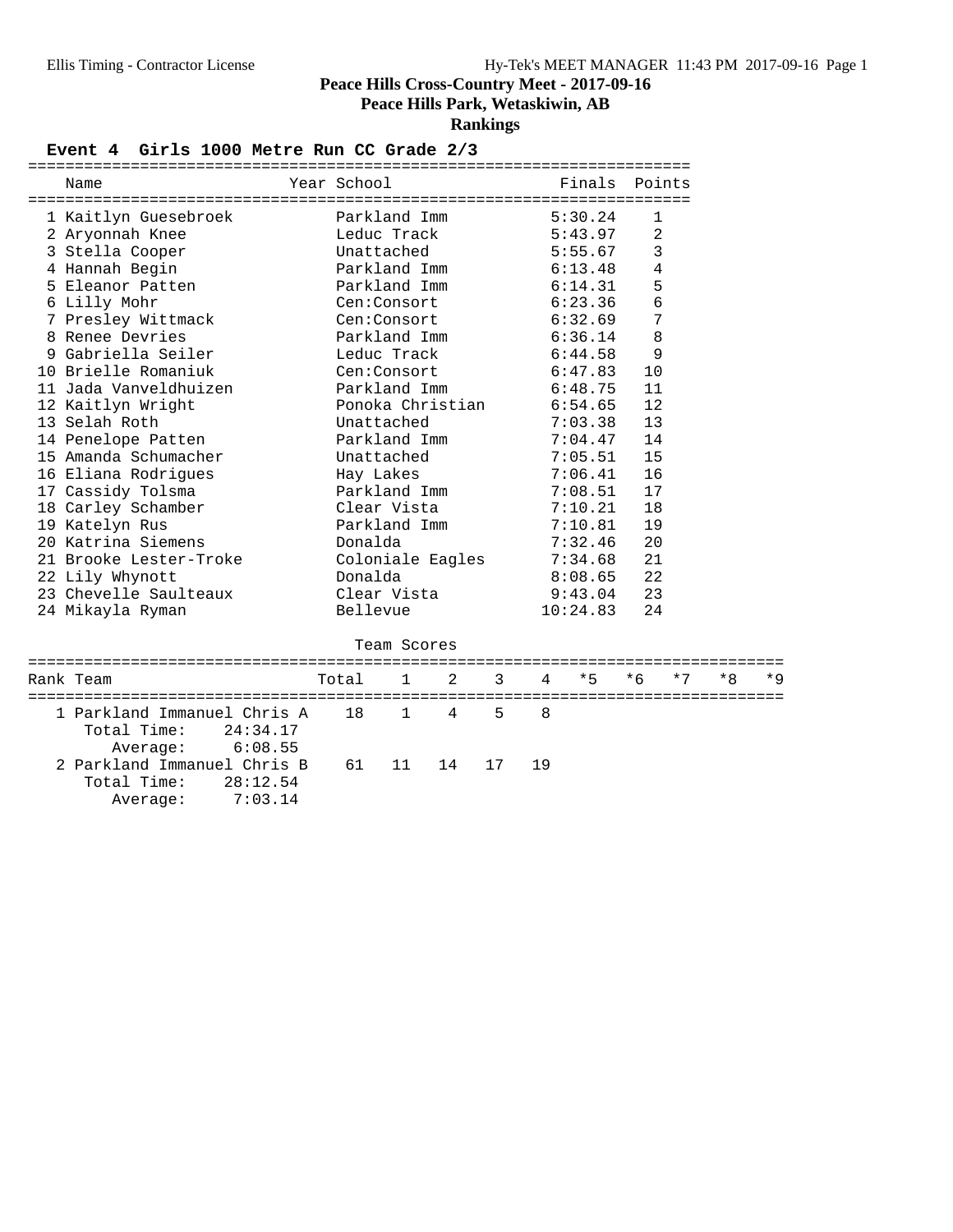## **Peace Hills Park, Wetaskiwin, AB**

**Rankings**

#### Event 3 Boys 1000 Metre Run CC Grade 2/3

| Name                        | Year School |         |                     |               |    |    | Finals Points |            |      |     |     |
|-----------------------------|-------------|---------|---------------------|---------------|----|----|---------------|------------|------|-----|-----|
| 1 Joey De Haan              |             |         | Parkland Imm        |               |    |    |               | 1          |      |     |     |
| 2 Gage Nordin               |             |         | Hay Lakes           |               |    |    |               | $\sqrt{2}$ |      |     |     |
| 3 Dalin Nixon               |             |         | Stettler Elementary |               |    |    |               | 3          |      |     |     |
| 4 Benjamin Boiciuc          |             |         | Edm:Victoria        |               |    |    |               | 4          |      |     |     |
| 5 Will Hoyme                |             |         | St. Pat's           |               | 5  |    |               |            |      |     |     |
| 6 Oliver Ringwall           |             |         | New Norway          |               |    |    |               | 6          |      |     |     |
| 7 Ethan Pols                |             |         | Parkland Imm        |               |    |    |               | 7          |      |     |     |
| 8 Jason Dehaas              |             |         | Parkland Imm        |               |    |    |               | 8          |      |     |     |
| 9 Lincon Bjorge             |             | Donalda |                     |               |    |    |               | 9          |      |     |     |
| 10 Brody Marchand           |             |         | Bellevue            |               |    |    |               | 10         |      |     |     |
| 11 Brendon Versteeg         |             |         | Parkland Imm        |               |    |    |               | 11         |      |     |     |
| 12 Carter Kottelenberg      |             |         | Parkland Imm        |               |    |    |               | 12         |      |     |     |
| 13 Connor Caputo            |             |         | Clear Vista         |               |    |    |               | 13         |      |     |     |
| 14 Nicholas Vanderveen      |             |         | Parkland Imm        |               |    |    |               | 14         |      |     |     |
| 15 Easton Holden            |             | Donalda |                     |               |    |    |               | 15         |      |     |     |
| 16 Jamie Nixon              |             | Erskine |                     |               |    |    |               | 16         |      |     |     |
| 17 Luke Stiksma             |             |         | Parkland Imm        |               |    |    |               | 17         |      |     |     |
| 18 Branson Chapman          |             | Erskine |                     |               |    |    |               | 18         |      |     |     |
| 19 Corban Greidanus         |             |         | FT SK Christian     |               |    |    |               | 19         |      |     |     |
| 20 Xavier2901 Rumball       |             | Gwynne  |                     |               |    |    |               | 20         |      |     |     |
| 21 Mason Gratrix            |             |         | St Augustine        |               |    |    |               | 21         |      |     |     |
| 22 Caleb Schumacher         |             |         | St Augustine        |               |    |    |               | 22         |      |     |     |
| 23 Keyan Jansen             |             |         | Parkland Imm        |               |    |    |               | 23         |      |     |     |
| 24 Daylan Archer            |             |         | Unattached          |               |    |    |               | 24         |      |     |     |
| 25 Brandt Cabay             |             |         | St Augustine        |               |    |    |               | 25         |      |     |     |
| 26 Jaden Charles            |             | Donalda |                     |               |    |    |               | 26         |      |     |     |
| 27 Bentley Charles          |             | Donalda |                     |               |    |    |               | 27         |      |     |     |
| 28 Eli Johnson              |             |         | Clear Vista         |               |    |    |               | 28         |      |     |     |
| 29 Cheyanne Ellis           |             |         | Hay Lakes           |               |    |    |               | 29         |      |     |     |
|                             |             |         | Team Scores         |               |    |    |               |            |      |     |     |
| Rank Team                   |             | Total   | $\mathbf{1}$        | $\mathcal{L}$ | 3  | 4  | $\star$ 5     | $*6$       | $*7$ | * R | * Q |
| 1 Parkland Immanuel Chris A |             | 27      | 1                   | 7             | 8  | 11 |               |            |      |     |     |
| 2 Parkland Immanuel Chris B |             | 66      | 12                  | 14            | 17 | 23 |               |            |      |     |     |
| 3 Donalda                   |             | 77      | 9                   | 15            | 26 | 27 |               |            |      |     |     |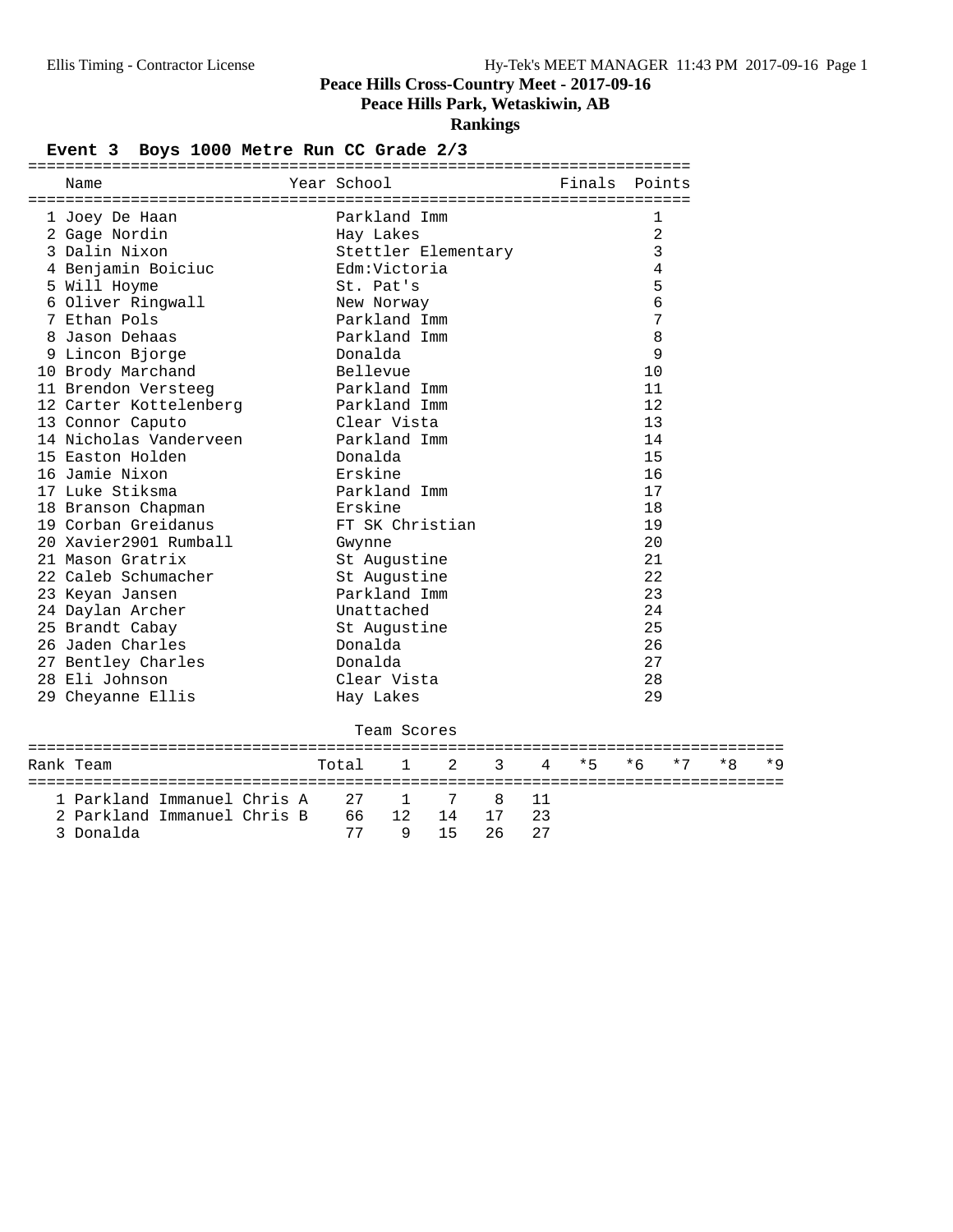**Peace Hills Park, Wetaskiwin, AB**

**Rankings**

#### Event 6 Girls 2000 Metre Run CC Grade  $4/5$

| Name                       | Year School         | Finals   | Points       |
|----------------------------|---------------------|----------|--------------|
|                            |                     |          |              |
| 1 Mariam Hamaoui           | Clear Vista         | 9:46.72  | $\mathbf{1}$ |
| 2 Ava Sonnenberg           | Clear Vista         | 9:49.81  | 2            |
| 3 Brooklyn Johnston        | Leduc Track         | 9:50.72  | 3            |
| 4 Jayme Bialik             | Leduc Track         | 10:22.13 | 4            |
| 5 Karissa De Sousa         | St. Albert Mustangs | 10:24.96 | 5            |
| 6 Charlie Cooper           | Unattached          | 10:31.39 | 6            |
| 7 Vioreaka Boiciuc         | Edm:Victoria        | 10:41.50 | 7            |
| 8 Nevah Schumacher         | St Augustine        | 10:59.45 | 8            |
| 9 Skyla Leffers            | Parkland Imm        | 11:07.35 | 9            |
| 10 Nicole Rohr             | Cen:Our Lady        | 11:08.84 | 10           |
| 11 Kendra De Haan          | Parkland Imm        | 11:10.17 | 11           |
| 12 Ryan Marcoux            | Ponoka Elementary   | 11:29.59 | 12           |
| 13 Ainsley McArthur        | Ponoka Elementary   | 11:29.87 | 13           |
| 14 Bryn Holba              | Hay Lakes           | 11:36.55 | 14           |
| 15 Kayley Gerlinsky        | Racette Raiders     | 11:38.34 | 15           |
| 16 Miriam Cuevas           | Champs Vallée       | 11:46.38 | 16           |
| 17 Naya Nisbet             | Coloniale Eagles    | 11:55.35 | 17           |
| 18 Mackenzie Hollender     | West Haven P        | 12:06.30 | 18           |
| 19 Peyton Lester-Troke     | Coloniale Eagles    | 12:09.36 | 19           |
| 20 Becca Roth              | Unattached          | 12:15.33 | 20           |
| 21 Kasey Silzer            | Clear Vista         | 12:23.85 | 21           |
| 22 Addison McKinney        | Ponoka Elementary   | 12:27.53 | 22           |
| 23 Sophia Sonnenberg       | Clear Vista         | 12:30.45 | 23           |
| 24 Bethany Pothoven        | Parkland Imm        | 12:38.29 | 24           |
| 25 Abigail Lightning-Earle | West Haven P        | 12:38.81 | 25           |
| 26 Mia Gilason             | St Augustine        | 12:55.64 | 26           |
| 27 Emma Hoyme              | Cen:Our Lady        | 13:07.04 | 27           |
| 28 Molly Whitbread         | Lacombe Uppe        | 13:36.26 | 28           |
| 29 Sarah Dickau            | Clear Vista         | 14:10.33 | 29           |
|                            |                     |          |              |
| 30 Anna Ro                 | Ponoka Elementary   | 14:16.13 | 30           |
| 31 Loana Schlak            | Ponoka Elementary   | 14:16.58 | 31           |
| 32 Savannah Krozser        | Hay Lakes           | 14:18.28 | 32           |
| 33 Annika Siemens          | Donalda             | 14:28.67 | 33           |
| 34 Isabelle Gollop         | West Haven P        | 15:03.34 | 34           |
| 35 Kendal Saulteaux        | Clear Vista         | 15:04.10 | 35           |
| 36 Sarah Matthieu          | St Augustine        | 15:05.42 | 36           |
| 37 Emilie Morin            | Parkdale            | 15:21.32 | 37           |
| 38 Zoey Wilkinson          | St Augustine        | 15:27.02 | 38           |
| 39 Kara Wilkie             | Donalda             | 15:51.52 | 39           |
| 40 Denaiha Green           | St Augustine        | 16:17.04 | 40           |
| 41 Mackenzie McIntosh      | Donalda             | 16:18.41 | 41           |
| 42 Tala Favel-Zidoune      | West Haven P        | 16:37.74 | 42           |
| 43 Jenna Taylor            | West Haven P        | 16:38.15 | 43           |
| 44 Mackenzie McKnight      | Ponoka Elementary   | 16:46.86 | 44           |
| 45 Sarah Whyte             | Ponoka Elementary   | 16:48.49 | 45           |
| 46 Presley O'Connell       | Ponoka Elementary   | 16:51.84 | 46           |
| 47 Rebecca Andersen        | Champs Vallée       | 17:08.06 | 47           |
| 48 Brianna Martin          | West Haven P        | 17:09.00 | 48           |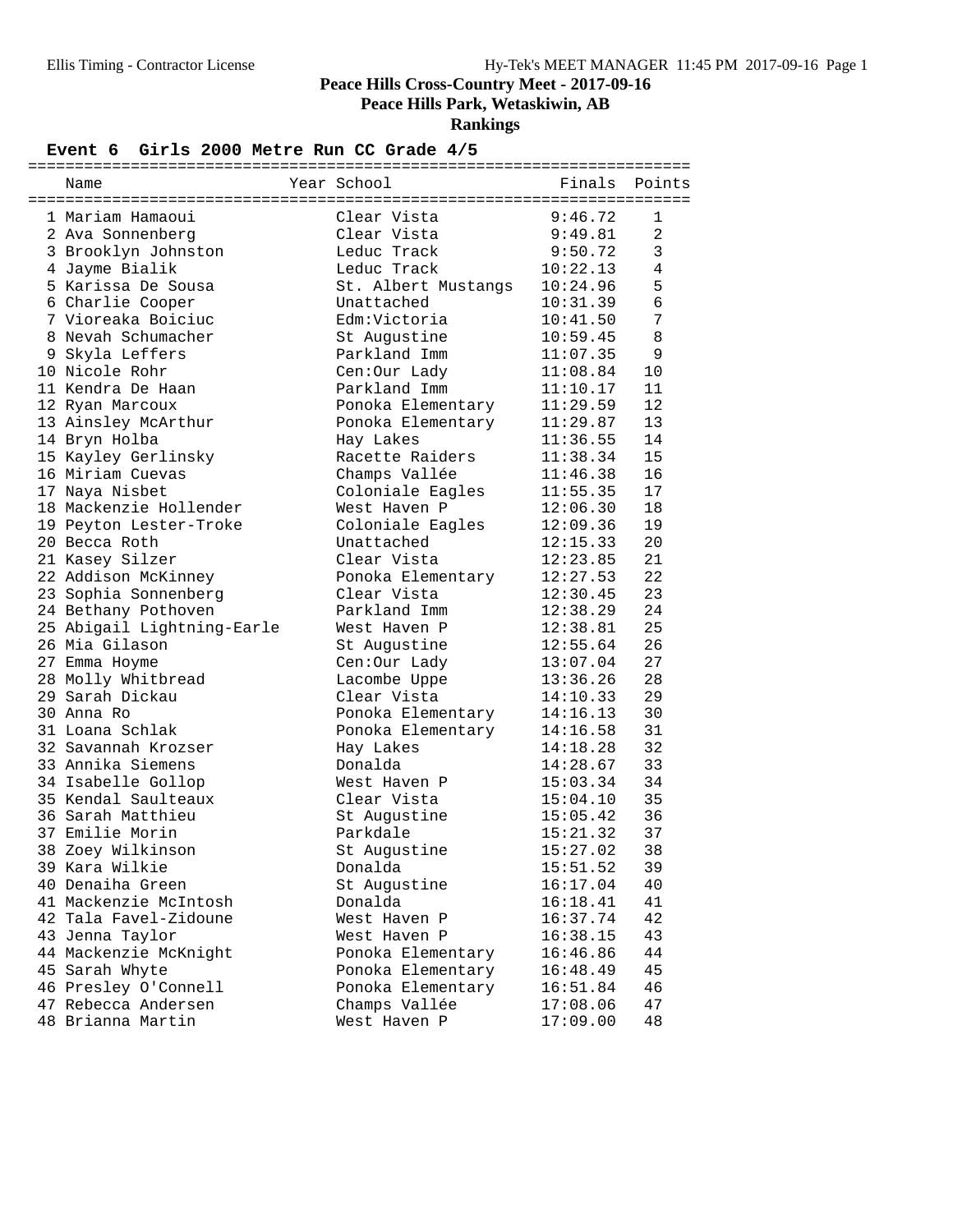**Peace Hills Park, Wetaskiwin, AB**

#### **Rankings**

## **....Event 6 Girls 2000 Metre Run CC Grade 4/5**

| Team Scores                                                                    |       |              |               |    |    |      |      |      |      |      |
|--------------------------------------------------------------------------------|-------|--------------|---------------|----|----|------|------|------|------|------|
| Rank Team                                                                      | Total | 1            | 2             | 3  | 4  | $*5$ | $*6$ | $*7$ | $*8$ | $*9$ |
| 1 Clear Vista A<br>Total Time:<br>44:30.83<br>11:07.71<br>Average:             | 47    | $\mathbf{1}$ | $\mathcal{L}$ | 21 | 23 |      |      |      |      |      |
| 2 Ponoka Elementary A<br>Total Time:<br>49:43.12<br>12:25.78<br>Average:       | 77    | 12           | 13            | 22 | 30 |      |      |      |      |      |
| 3 St. Augustine Kings and A<br>54:27.53<br>Total Time:<br>13:36.89<br>Average: | 108   | 8            | 26            | 36 | 38 |      |      |      |      |      |
| 4 West Haven Public Wolve A<br>Total Time:<br>56:26.19<br>14:06.55<br>Average: | 119   | 18           | 25            | 34 | 42 |      |      |      |      |      |
| 5 Ponoka Elementary B<br>Total Time:<br>1:04:43.77<br>16:10.95<br>Average:     | 166   | 31           | 44            | 45 | 46 |      |      |      |      |      |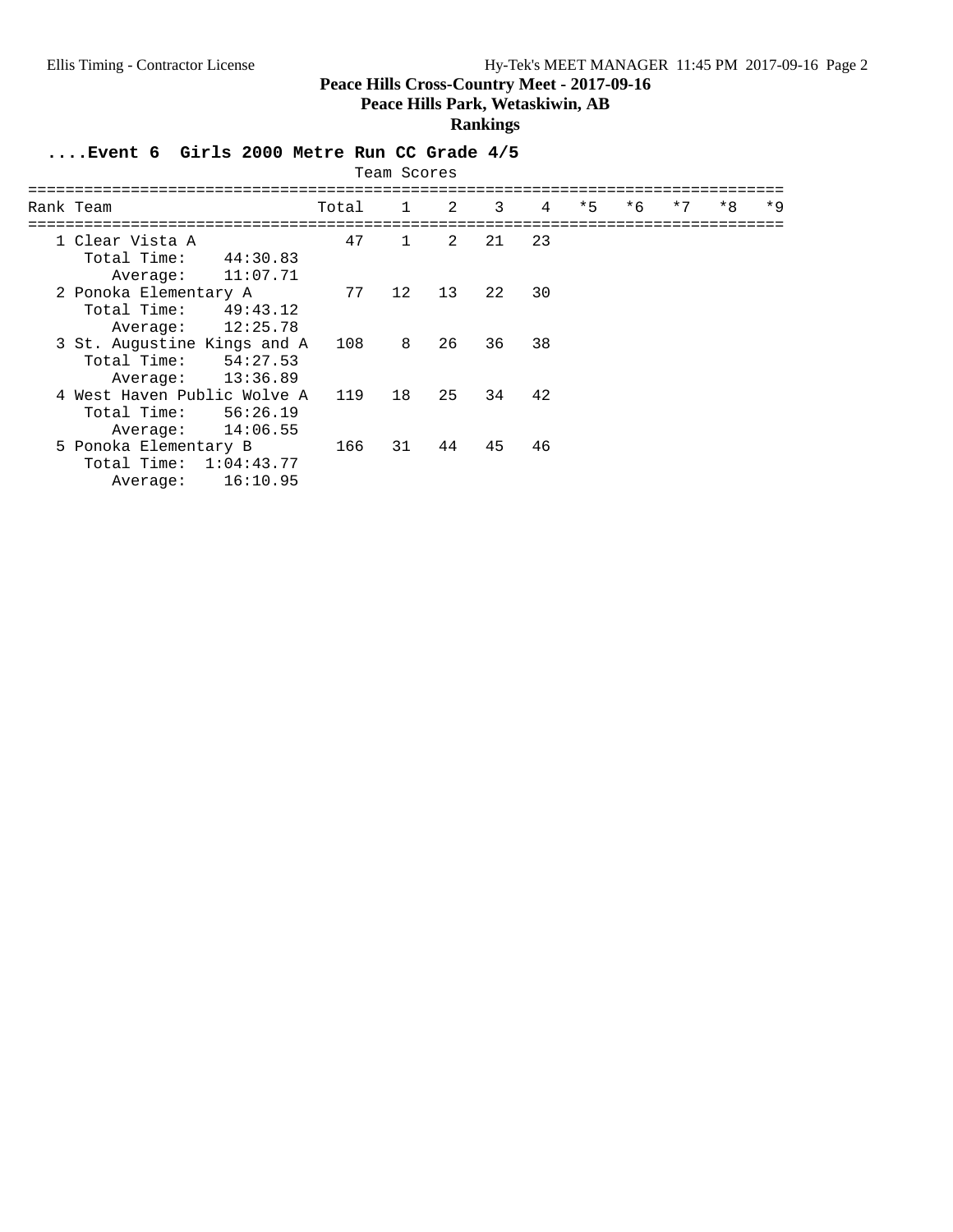**Peace Hills Park, Wetaskiwin, AB**

**Rankings**

## Event 5 Boys 2000 Metre Run CC Grade  $4/5$

|                                       | =========                 | =======       |                |
|---------------------------------------|---------------------------|---------------|----------------|
| Name                                  | Year School               | Finals Points |                |
|                                       | Lacombe Uppe              | 9:14.01       | $\mathbf{1}$   |
| 1 Elijah Anstey                       |                           |               | $\overline{2}$ |
| 2 Gavin Skaret<br>3 Daniel Guesebroek | Hay Lakes<br>Parkland Imm | 9:17.99       | 3              |
|                                       |                           | 9:22.00       | $\overline{4}$ |
| 4 Decon Good                          | Cen:Our Lady              | 9:23.13       |                |
| 5 Paul Rus                            | Parkland Imm              | 9:26.44       | 5              |
| 6 Trever Dehaas                       | Parkland Imm              | 9:49.15       | 6              |
| 7 Jayden Dehaas                       | Parkland Imm              | 9:52.93       | 7              |
| 8 Nathan Bishell                      | Cen:Consort               | 9:54.61       | 8              |
| 9 Jacob Reves                         | Champs Vallée             | 10:05.44      | 9              |
| 10 Cole Vanstraten                    | St Augustine              | 10:11.97      | 10             |
| 11 Nash Ronnie                        | Ponoka Elementary         | 10:12.98      | 11             |
| 12 Caleb Tolsma                       | Parkland Imm              | 10:13.29      | 12             |
| 13 Seth Fish                          | Hope Academy              | 10:20.35      | 13             |
| 14 Tristan Ryschka                    | Jack Stuart               | 10:34.27      | 14             |
| 15 Tyler Devries                      | Parkland Imm              | 10:40.24      | 15             |
| 16 Luke Leffers                       | Parkland Imm              | 10:40.76      | 16             |
| 17 Feisal Fares                       | Clear Vista               | 10:42.65      | 17             |
| 18 Rylan Chipiuk                      | Bellevue                  | 10:43.10      | 18             |
| 19 Dylan Gunnink                      | Parkland Imm              | 10:44.85      | 19             |
| 20 Zack Stiksma                       | Parkland Imm              | 10:53.79      | 20             |
| 21 Dylan Vanveldhuizen                | Parkland Imm              | 10:55.59      | 21             |
| 22 Norman Greidanus                   | FT SK Christian           | 10:58.53      | 22             |
| 23 Seth Wright                        | Ponoka Christian          | 11:04.98      | 23             |
| 24 Westin Potts                       | Ponoka Elementary         | 11:12.17      | 24             |
| 25 Devon Wolfe                        | St Augustine              | 11:14.36      | 25             |
| 26 Declan Funnell                     | Lendrum                   | 11:22.31      | 26             |
| 27 Jonathan Fish                      | Hope Academy              | 11:26.36      | 27             |
| 28 Carter Juneau-Norris               | Hay Lakes                 | 11:32.15      | 28             |
| 29 Ethan Scully                       | Ves                       | 11:34.88      | 29             |
| 30 Brennan Leffers                    | Parkland Imm              | 11:41.40      | 30             |
| 31 Matthew Gallaway                   | Cen:Consort               | 11:55.28      | 31             |
| 32 Blaine Cabay                       | St Augustine              | 11:59.79      | 32             |
| 33 Easton Sorensen                    | Ponoka Elementary         | 12:00.89      | 33             |
| 34 Ethan Smith                        | St Augustine              | 12:04.31      | 34             |
| 35 Jordan Marchand                    | Bellevue                  | 12:29.51      | 35             |
| 36 Brody Bowen                        | Bellevue                  | 12:35.99      | 36             |
| 37 Brody Norman                       | Donalda                   | 12:37.26      | 37             |
| 38 Dominic Whynott                    | Donalda                   | 12:43.64      | 38             |
| 39 Lincon Boychuk                     | West Haven P              | 13:05.92      | 39             |
| 40 Zach Hinton                        | Ponoka Elementary         | 13:14.36      | 40             |
| 41 Cruz Minde                         | Ponoka Elementary         | 13:40.16      | 41             |
| 42 Kayden Hearn                       | Leduc Track               | 13:41.60      | 42             |
| 43 Karl Untalan                       | St Augustine              | 13:47.43      | 43             |
| 44 Mika Dionne                        | Ponoka Elementary         | 14:00.42      | 44             |
| 45 Chase Jagersma                     | Parkland Imm              | 14:19.46      | 45             |
| 46 Dean Ruter                         | St Augustine              | 14:21.93      | 46             |
| 47 Marlon Mounsef                     | Ponoka Elementary         | 14:27.49      | 47             |
| 48 Carter Buller                      | Ponoka Elementary         | 14:57.69      | 48             |
| 49 Austin Hinkley                     | Ponoka Elementary         | 15:56.32      | 49             |
| 50 Aron Hamilton-Decoteau             | Ponoka Elementary         | 15:56.85      | 50             |
| 51 Jaedon Deleeuw                     | Parkland Imm              | 15:58.30      | 51             |
| 52 Kurtis McAfee                      | Ponoka Elementary         | 16:11.01      | 52             |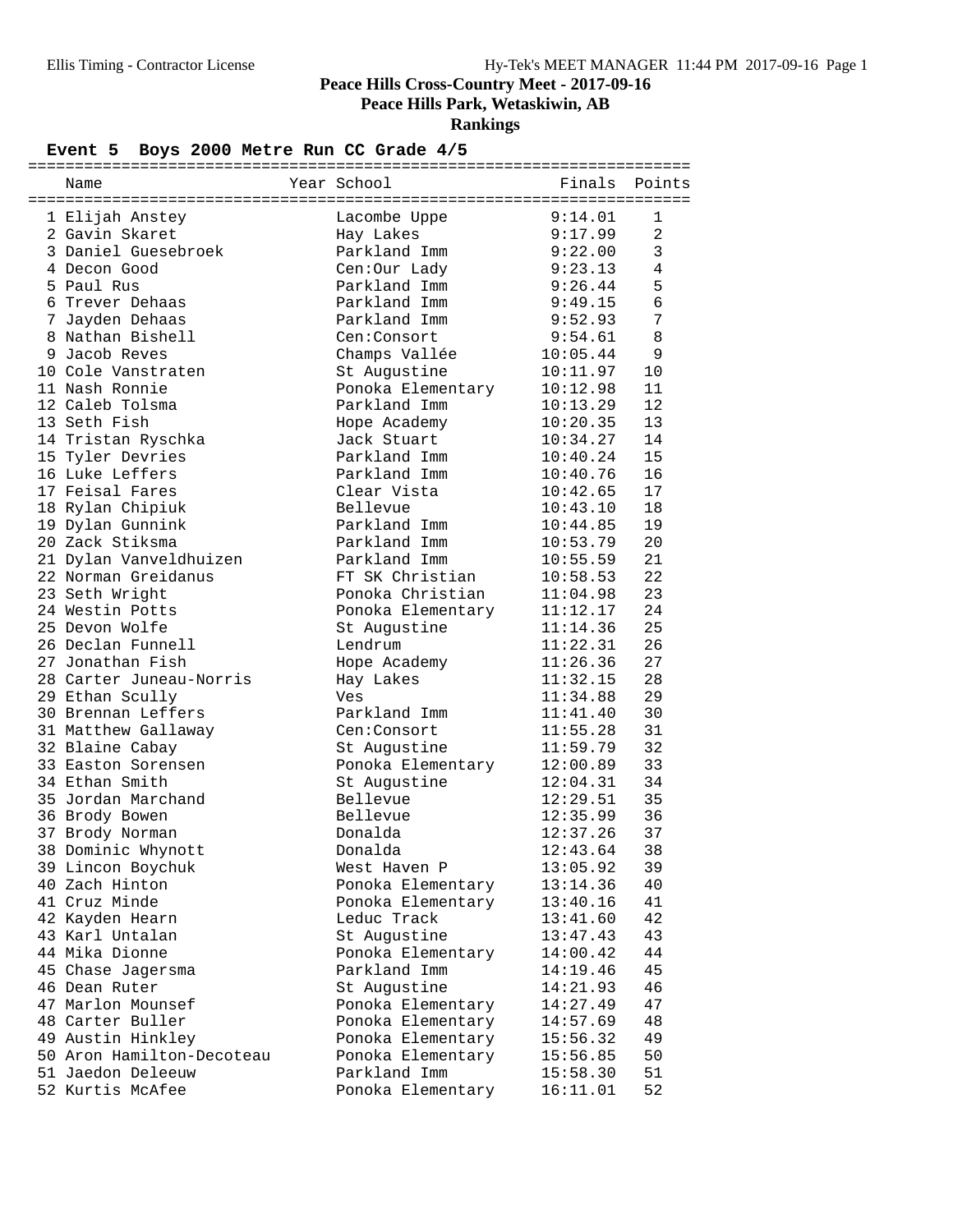#### **Rankings**

#### **....Event 5 Boys 2000 Metre Run CC Grade 4/5**

| 53 Kyson Samson<br>54 Wael Abilmona | Ponoka Elementary<br>Clear Vista | 16:42.71<br>16:53.72 | 53<br>54 |
|-------------------------------------|----------------------------------|----------------------|----------|
| 55 Dominik Desjarlais               | Ponoka Elementary                | 16:56.00             | 55       |
| 56 Paul Norris                      | Ponoka Elementary                | 17:58.49             | 56       |
| 57 Doc Wiancko                      | Ponoka Elementary                | 18:35.33             | 57       |
| 58 Gabe Haakonson                   | Ponoka Elementary                | 18:35.58             | 58       |
| 59 Andrew Brackenbury               | St Augustine                     | 18:42.29             | 59       |
| 60 Gavin Morgenstern                | Ponoka Elementary                | 18:43.00             | 60       |

#### Team Scores

| Rank Team                                                                      | Total | $\mathbf 1$    | 2  | 3  | $\overline{4}$ | $*5$ | $*6$ | $*7$ | $*8$ | $*9$ |
|--------------------------------------------------------------------------------|-------|----------------|----|----|----------------|------|------|------|------|------|
| 1 Parkland Immanuel Chris A<br>Total Time:<br>38:30.52<br>9:37.63<br>Average:  | 21    | $\overline{3}$ | 5  | 6  | 7              |      |      |      |      |      |
| 2 Parkland Immanuel Chris B<br>Total Time:<br>42:19.14<br>Average: 10:34.79    | 62    | 12             | 15 | 16 | 19             |      |      |      |      |      |
| 3 St. Augustine Kings and A<br>Total Time:<br>45:30.43<br>Average: 11:22.61    | 101   | 10             | 25 | 32 | 34             |      |      |      |      |      |
| 4 Ponoka Elementary A<br>Total Time:<br>46:40.40<br>11:40.10<br>Average:       | 108   | 11             | 24 | 33 | 40             |      |      |      |      |      |
| 5 Parkland Immanuel Chris C<br>Total Time:<br>47:50.24<br>11:57.56<br>Average: | 116   | 20             | 21 | 30 | 45             |      |      |      |      |      |
| 6 Ponoka Elementary B<br>Total Time:<br>57:05.76<br>14:16.44<br>Average:       | 180   | 41             | 44 | 47 | 48             |      |      |      |      |      |
| 7 Ponoka Elementary C<br>Total Time: 1:04:46.89<br>16:11.73<br>Average:        | 204   | 49             | 50 | 52 | 53             |      |      |      |      |      |
| 8 Ponoka Elementary D<br>Total Time:<br>1:12:05.40<br>18:01.35<br>Average:     | 226   | 55             | 56 | 57 | 58             |      |      |      |      |      |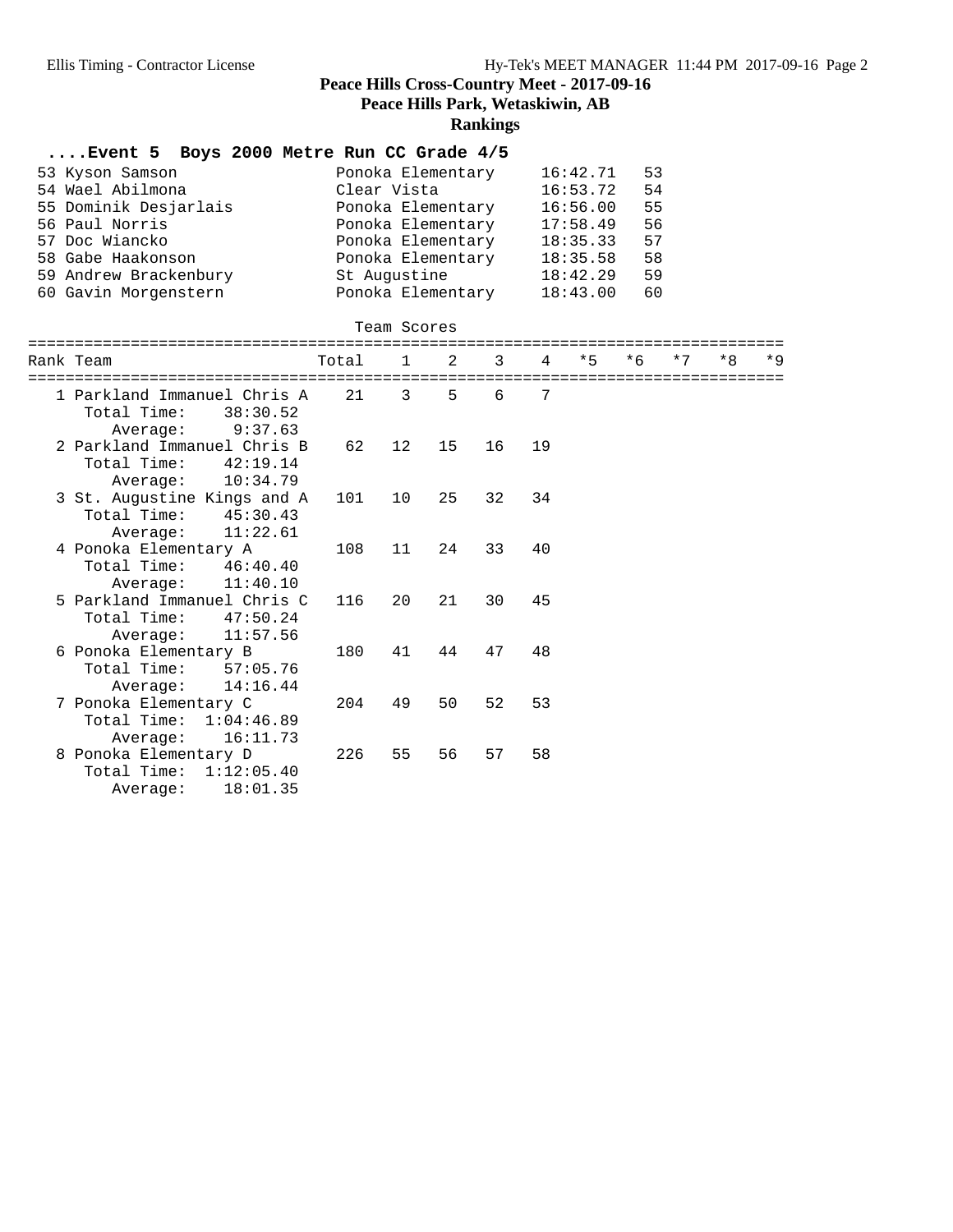**Peace Hills Park, Wetaskiwin, AB**

**Rankings**

#### Event 8 Girls 3k Run CC Grade  $6/7$

| Name                               | Year School       | Finals               | Points         |
|------------------------------------|-------------------|----------------------|----------------|
|                                    |                   |                      |                |
| 1 Libby Dunn                       | Leduc Track       | 12:26.75             | 1              |
| 2 Julianna Chipiuk                 | Leduc Track       | 12:27.16             | 2              |
| 3 Navega Hansman                   | New Norway        | 13:24.79             | $\mathbf{3}$   |
| 4 Izabella Seiler                  | Leduc Track       | 13:31.69             | $\overline{4}$ |
| 5 Kiera Greidanus                  | FT SK Christian   | 13:33.96             | 5              |
| 6 Jasmin Dejong                    | Parkland Imm      | 13:36.61             | $\epsilon$     |
| 7 Brooke Sinclair                  | Lacombe Uppe      | 13:39.53             | 7              |
| 8 Josephine Plitt                  | Leduc Track       | 13:50.66             | $\,8\,$        |
| 9 Ella Morman                      | FT SK Christian   | 13:55.87             | 9              |
| 10 Chloe Ramsay                    | Lacombe Uppe      | 14:02.94             | 10             |
| 11 Jenna De Haan                   | Parkland Imm      | 14:11.09             | 11             |
| 12 Jessica Rus                     | Parkland Imm      | 14:18.30             | 12             |
| 13 Deandra Dewitt                  | Parkland Imm      | 14:26.02             | 13             |
| 14 Sydni Fedoruk                   | Racette Raiders   | 14:38.98             | 14             |
| 15 Lauren Dellezay                 | Leduc Track       | 14:48.72             | 15             |
| 16 Kate Kungel                     | Hay Lakes         | 14:50.17             | 16             |
| 17 Delaney Crowe                   | St Thomas Aq      | 14:50.80             | 17             |
| 18 Karlee Feragen                  | Cen:Ponoka S      | 14:59.78             | 18             |
| 19 Quinn Cabay                     | St Augustine      | 15:09.00             | 19             |
| 20 Kiya Roth                       | Unattached        | 15:09.76             | 20             |
| 21 Aaliyah Ravina                  | Clear Vista       | 15:09.99             | 21             |
| 22 Mia Cunningham                  | Lacombe Uppe      | 15:13.06             | 22             |
| 23 Jacy Wittmack                   | Cen:Consort       | 15:21.11             | 23             |
|                                    | Ponoka Elementary | 15:21.41             | 24             |
| 24 Brooklyn Bailey                 | Racette Raiders   |                      | 25             |
| 25 Anya Martin<br>26 Nevaeh Morton | Racette Raiders   | 15:50.51             | 26             |
| 27 Taniell Ulseth                  | Cen:Consort       | 15:55.49             | 27             |
|                                    |                   | 15:56.62<br>16:15.47 |                |
| 28 Shayla Gratrix                  | St Augustine      |                      | 28             |
| 29 Bret Good                       | Cen:Our Lady      | 16:22.91             | 29             |
| 30 Leah-Mae Hennig                 | Ca:Father Lacombe | 16:23.49             | 30             |
| 31 Livia Schumacher                | Unattached        | 16:24.73             | 31             |
| 32 Tia-Leigh Arsenault             | New Norway        | 16:31.54             | 32             |
| 33 Alexia Kuehn                    | Racette Raiders   | 16:34.65             | 33             |
| 34 Maryn Skaret                    | Hay Lakes         | 16:36.92             | 34             |
| 35 Jayla Kucy                      | Cen:Our Lady      | 16:44.70             | 35             |
| 36 Courtney Smyl                   | Racette Raiders   | 16:51.24             | 36             |
| 37 Lily Potts                      | Cen: Ponoka S     | 17:01.07             | 37             |
| 38 Kendra Feragen                  | Cen:Ponoka S      | 17:03.64             | 38             |
| 39 Mackinley Warkentin             | Cen:Our Lady      | 17:19.43             | 39             |
| 40 Milana Young                    | Racette Raiders   | 17:34.44             | 40             |
| 41 Moragn Laforge                  | St Augustine      | 17:36.46             | 41             |
| 42 Sarah Gallaway                  | Cen:Consort       | 17:37.84             | 42             |
| 43 Cadence McBride                 | St Augustine      | 17:39.30             | 43             |
| 44 Amara Laforge                   | St Augustine      | 17:41.45             | 44             |
| 45 Edyn Schumacher                 | St Augustine      | 17:44.06             | 45             |
| 46 Abigail Whitbread               | Lacombe Uppe      | 18:09.80             | 46             |
| 47 Kennedy McArthur                | Ponoka Elementary | 18:28.64             | 47             |
| 48 Mckenzie Wolfe                  | New Norway        | 18:42.95             | 48             |
| 49 Ava Sorensen                    | Ponoka Elementary | 18:44.01             | 49             |
| 50 Kaylee Belbeck                  | Gwynne            | 18:47.76             | 50             |
| 51 Tyler Mitchell                  | Leduc Track       | 18:50.05             | 51             |
| 52 Jade Meier                      | Cen: Our Lady     | 19:52.39             | 52             |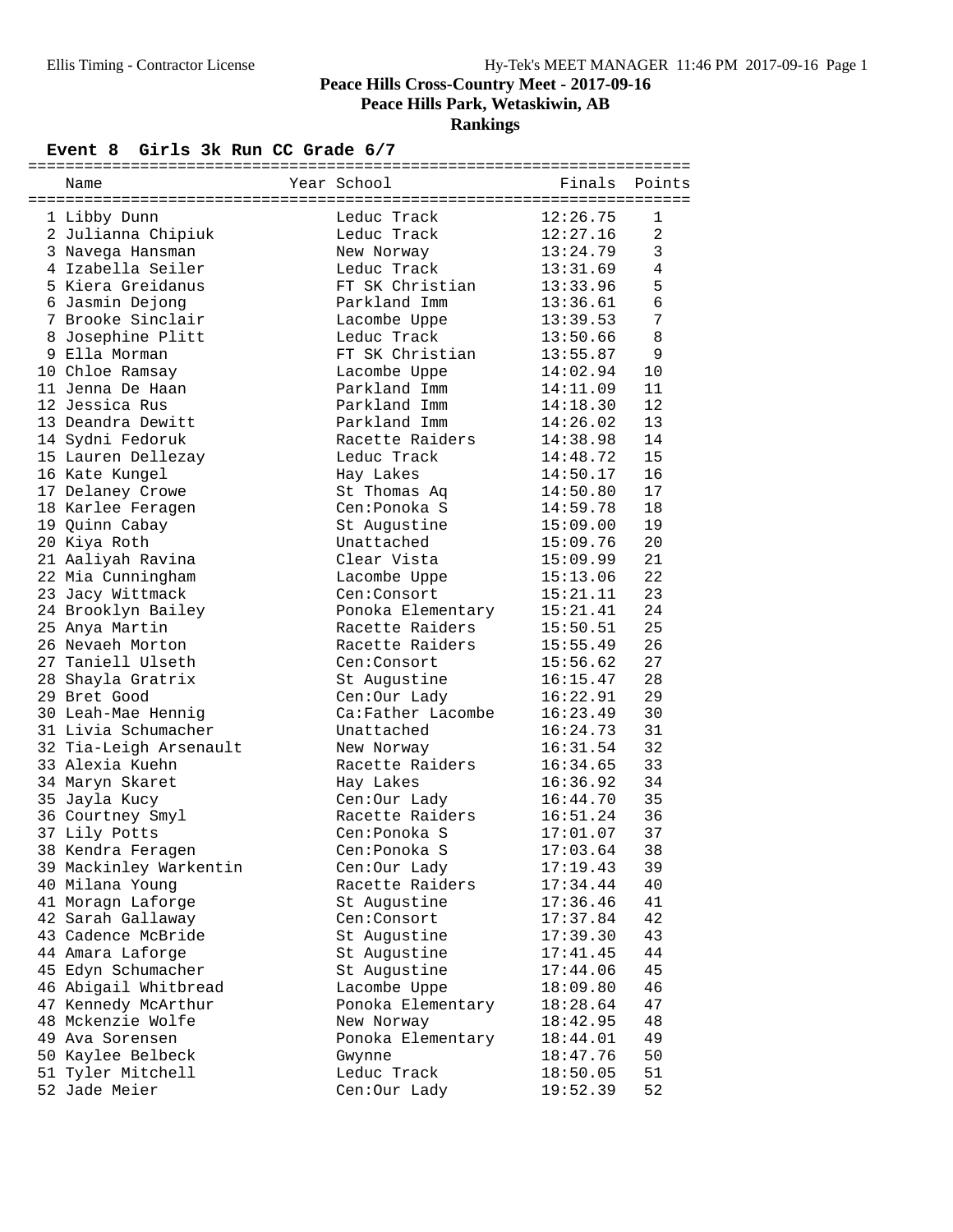**Peace Hills Park, Wetaskiwin, AB**

## **Rankings**

| $\ldots$ Event 8 Girls 3k Run CC Grade 6/7.            |       |                                   |               |                |              |                                                |          |      |      |      |
|--------------------------------------------------------|-------|-----------------------------------|---------------|----------------|--------------|------------------------------------------------|----------|------|------|------|
| 53 Mylee Yellowbird<br>54 Nekeeya Vanassesn            |       | Ponoka Elementary<br>Parkland Imm |               |                |              | 19:52.85<br>20:17.26                           | 53<br>54 |      |      |      |
| 55 Abbey Lilja                                         |       | St Augustine                      |               |                |              | 20:58.57                                       | 55       |      |      |      |
| 56 Dakota Hinecker                                     |       | St Augustine                      |               |                |              | 22:10.42                                       | 56       |      |      |      |
|                                                        |       |                                   |               |                |              |                                                |          |      |      |      |
| ==================                                     |       | Team Scores                       |               | ============== |              |                                                |          |      |      |      |
| Rank Team                                              | Total | $\mathbf{1}$                      | 2             | 3              | 4            | $*5$<br>====================================== | $*6$     | $*7$ | $*8$ | $*Q$ |
| 1 Leduc Track And Field C A<br>Total Time:<br>52:16.26 | 15    | $\mathbf{1}$                      | $\mathcal{L}$ | 4              | $\mathsf{R}$ |                                                |          |      |      |      |
| 13:04.07<br>Average:                                   |       |                                   |               |                |              |                                                |          |      |      |      |
| 2 Parkland Immanuel Chris A                            | 42    | 6                                 | 11            | 12             | 13           |                                                |          |      |      |      |
| Total Time: 56:32.02                                   |       |                                   |               |                |              |                                                |          |      |      |      |
| Average: 14:08.01                                      |       |                                   |               |                |              |                                                |          |      |      |      |
| 3 Lacombe Upper Elementar                              | 85    | 7                                 | 10            | 22             | 46           |                                                |          |      |      |      |
| Total Time: 1:01:05.33                                 |       |                                   |               |                |              |                                                |          |      |      |      |
| 15:16.34<br>Average:                                   |       |                                   |               |                |              |                                                |          |      |      |      |
| 4 Racette Raiders A                                    | 98    | 14                                | 25            | 26             | 33           |                                                |          |      |      |      |
| Total Time: 1:02:59.63                                 |       |                                   |               |                |              |                                                |          |      |      |      |
| 15:44.91<br>Average:                                   |       |                                   |               |                |              |                                                |          |      |      |      |
| 5 St. Augustine Kings and A                            | 131   | 19                                | 28            | 41             | 43           |                                                |          |      |      |      |
| Total Time: 1:06:40.23                                 |       |                                   |               |                |              |                                                |          |      |      |      |
| Average: 16:40.06                                      |       |                                   |               |                |              |                                                |          |      |      |      |
| 6 Cen:Our Lady of Mount P<br>Total Time:               | 155   | 29                                | 35            | 39             | 52           |                                                |          |      |      |      |
| 1:10:19.43<br>17:34.86                                 |       |                                   |               |                |              |                                                |          |      |      |      |
| Average:<br>7 Ponoka Elementary                        | 173   | 24                                | 47            | 49             | 53           |                                                |          |      |      |      |
| Total Time: 1:12:26.91                                 |       |                                   |               |                |              |                                                |          |      |      |      |
| 18:06.73<br>Average:                                   |       |                                   |               |                |              |                                                |          |      |      |      |
| 8 St. Augustine Kings and B                            | 200   | 44                                | 45            | 55             | 56           |                                                |          |      |      |      |
| Total Time:<br>1:18:34.50                              |       |                                   |               |                |              |                                                |          |      |      |      |
| 19:38.63<br>Average:                                   |       |                                   |               |                |              |                                                |          |      |      |      |
|                                                        |       |                                   |               |                |              |                                                |          |      |      |      |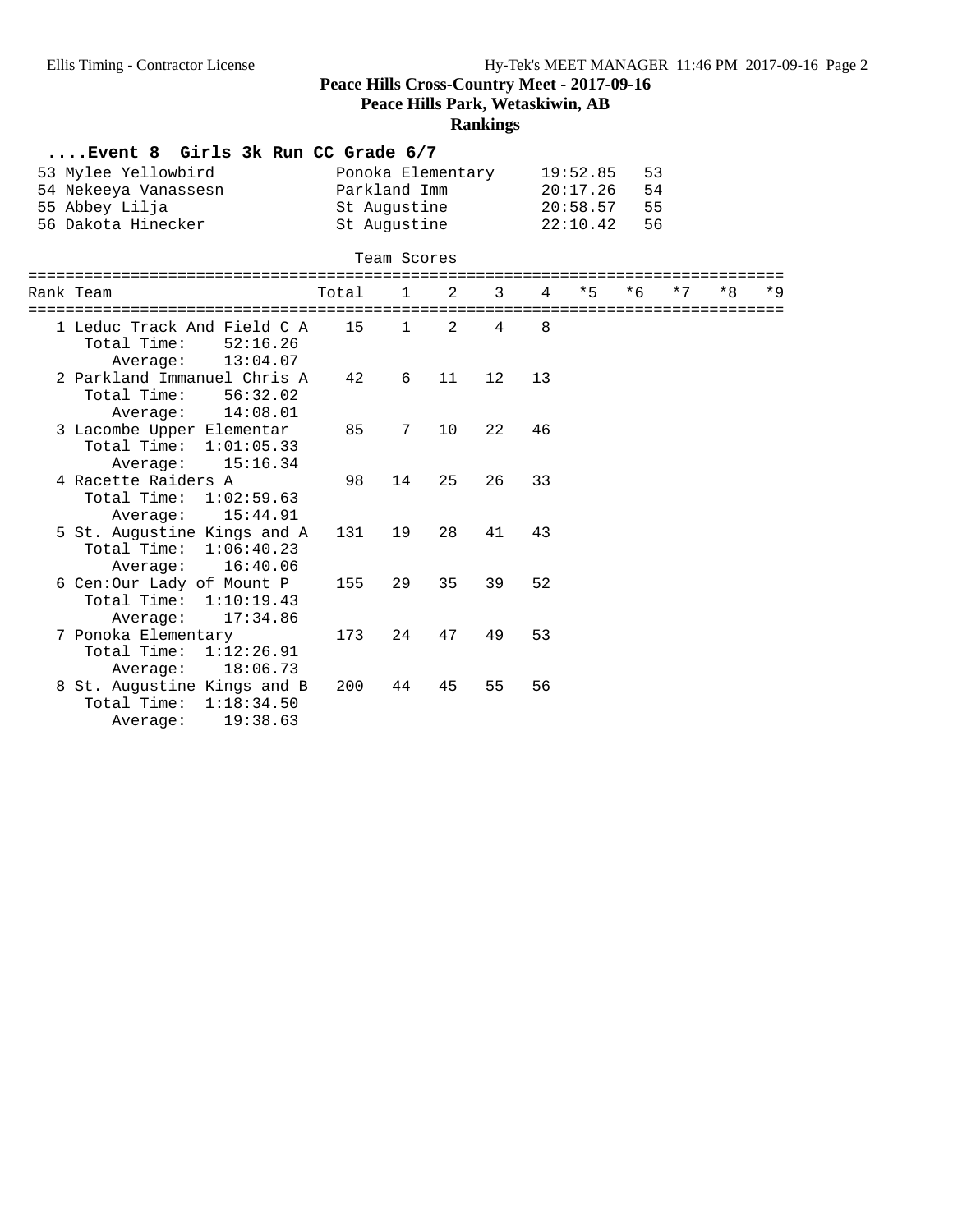**Rankings**

## Event 7 Boys 3k Run CC Grade  $6/7$

| Name                        | Year School         | Finals   | Points         |
|-----------------------------|---------------------|----------|----------------|
| 1 Shawn Gunnink             | Parkland Imm        | 12:05.41 | 1              |
| 2 Tyson Versteeg            | Parkland Imm        | 12:05.68 | $\overline{2}$ |
| 3 Pierce Hampton            | Lacombe Uppe        | 12:14.50 | 3              |
| 4 Hunter Leuschen           | Cen:Consort         | 12:31.79 | 4              |
| 5 Grady Wasman              | FT SK Christian     | 12:42.23 | 5              |
| 6 Brock Stiksma             | Parkland Imm        | 12:46.50 | 6              |
| 7 Ali Hamaoui               | Clear Vista         | 12:52.22 | 7              |
| 8 Will Jackson              | William Hay Seco    | 12:58.74 | 8              |
| 9 Brennan Riopel            | Racette Raiders     | 13:00.41 | 9              |
| 10 Andrew Leffers           | Parkland Imm        | 13:04.00 | 10             |
| 11 Ethen Beedie             | Hay Lakes           | 13:08.46 | 11             |
| 12 Matthew Searle           | New Norway          | 13:12.40 | 12             |
| 13 Miguel De-Paz Gendre De- | Cen:Our Lady        | 13:15.93 | 13             |
| 14 Ryan Geuesebroek         | Parkland Imm        | 13:38.32 | 14             |
| 15 Shaun Dejong             | Parkland Imm        | 13:50.81 | 15             |
| 16 Markus Hovius            | Unattached          | 13:54.96 | 16             |
| 17 Jackson Goossen          | New Norway          | 13:57.65 | 17             |
| 18 Jarom Cuevas             | Champs Vallée       | 14:00.80 | 18             |
| 19 Jeremy Boyko             | Racette Raiders     | 14:19.04 | 19             |
| 20 Ryan Hannin              | Racette Raiders     | 14:25.44 | 20             |
| 21 Micah Bartlett           | FT SK Christian     | 14:26.42 | 21             |
| 22 Denzell Wolfe            | St Augustine        | 14:27.02 | 22             |
| 23 Nicholas Pothoven        | Parkland Imm        | 14:31.75 | 23             |
| 24 Everett Ross             | St. Albert Mustangs | 14:32.49 | 24             |
| 25 Sam Leffers              | Parkland Imm        | 14:33.11 | 25             |
| 26 Josiah Schumacher        | St Augustine        | 14:43.40 | 26             |
| 27 Dacian Heinz             | Ponoka Elementary   | 14:46.27 | 27             |
| 28 Kyle Yamboa              | Coloniale Eagles    | 14:52.70 | 28             |
| 29 Carson Whiting           | Hay Lakes           | 14:58.62 | 29             |
| 30 Joshua De Boer           | Parkland Imm        | 15:18.29 | 30             |
| 31 Josh Vandermeer          | Ponoka Elementary   | 15:20.26 | 31             |
| 32 Wesley Shirt             | Racette Raiders     | 15:24.42 | 32             |
| 33 Porter Dallaire          | Racette Raiders     | 15:29.90 | 33             |
| 34 Ashton Boyko             | Racette Raiders     | 15:40.32 | 34             |
| 35 Ben Hinton               | Cen: Ponoka S       | 15:47.12 | 35             |
| 36 Hayden Galbraith         | Iron Ridge J        | 15:53.70 | 36             |
| 37 Brodie Ronnie            | Cen: Ponoka S       | 15:54.61 | 37             |
| 38 Gabe Boyd                | Racette Raiders     | 15:56.13 | 38             |
| 39 Curtis Vanstraten        | St Augustine        | 15:56.53 | 39             |
| 40 Elijah Fish              | Hope Academy        | 15:58.18 | 40             |
| 41 Wyatt Avery              | Cen: Ponoka S       | 16:17.73 | 41             |
| 42 Jacob Jean               | Racette Raiders     | 16:27.84 | 42             |
| 43 Sam Tolsma               | Parkland Imm        | 16:37.72 | 43             |
| 44 Evanger Riley            | Racette Raiders     | 17:15.44 | 44             |
| 45 Caleb Gratton            | Racette Raiders     | 17:47.94 | 45             |
| 46 Devin Peterson           | Ponoka Elementary   | 18:16.91 | 46             |
| 47 Malcolm Dechaine         | Racette Raiders     | 18:35.42 | 47             |
| 48 Owen Zarowny             | Racette Raiders     | 19:00.33 | 48             |
| 49 Alex Green               | Racette Raiders     | 19:03.35 | 49             |
| 50 Tyler Cire               | St Augustine        | 19:12.96 | 50             |
| 51 Colton Prevett           | Gwynne              | 19:13.21 | 51             |
| 52 Jenfiff Unknown          | Unknown             | 19:19.60 | 52             |
|                             |                     |          |                |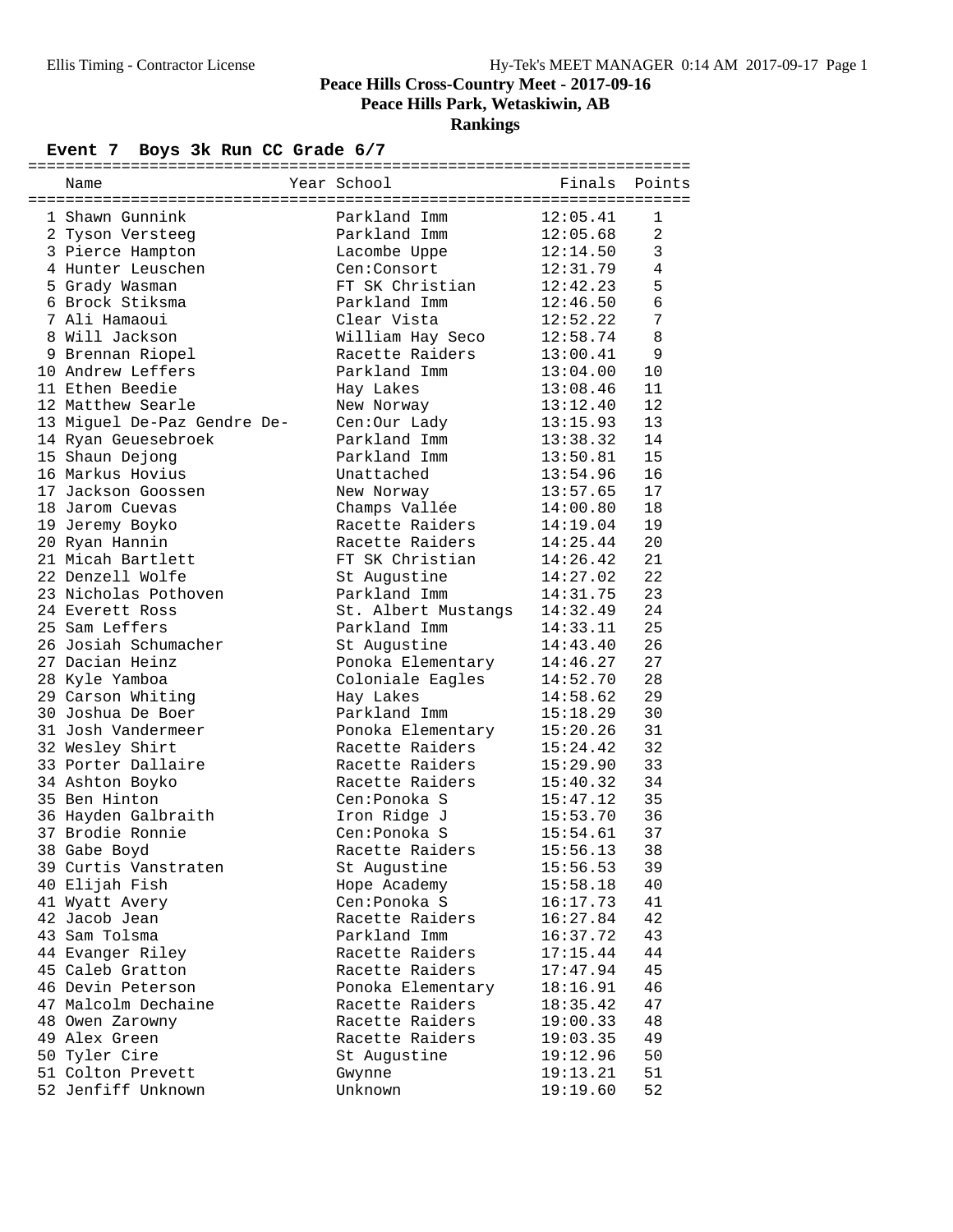**Peace Hills Park, Wetaskiwin, AB**

## **Rankings**

|                         | Event 7 Boys 3k Run CC Grade 6/7                       |         |              |    |                |                |                               |      |      |      |      |
|-------------------------|--------------------------------------------------------|---------|--------------|----|----------------|----------------|-------------------------------|------|------|------|------|
|                         | 53 Elias Buffalo                                       |         | St Augustine |    |                |                | 19:25.91                      | 53   |      |      |      |
|                         | 54 Kesin Boychuk                                       |         | West Haven P |    |                |                | 20:35.77                      | 54   |      |      |      |
|                         | 55 Danyl Dearden                                       |         |              |    |                |                | Ponoka Elementary 20:36.00    | 55   |      |      |      |
|                         |                                                        |         |              |    |                |                |                               |      |      |      |      |
|                         | -------------                                          |         | Team Scores  |    |                |                | ----------------------        |      |      |      |      |
|                         | Rank Team                                              | Total 1 |              | 2  | $\overline{3}$ | $\overline{4}$ | $*5$                          | $*6$ | $*7$ | $*8$ | $*9$ |
| $=$ $=$ $=$ $=$ $=$ $=$ | ==========================                             | 19      | $\mathbf{1}$ | 2  | 6              | 10             | ============================= |      |      |      |      |
|                         | 1 Parkland Immanuel Chris A<br>Total Time:<br>50:01.59 |         |              |    |                |                |                               |      |      |      |      |
|                         | 12:30.40<br>Average:                                   |         |              |    |                |                |                               |      |      |      |      |
|                         | 2 Parkland Immanuel Chris B                            | 77      | 14           | 15 | 23             | 25             |                               |      |      |      |      |
|                         | Total Time: 56:33.99                                   |         |              |    |                |                |                               |      |      |      |      |
|                         | 14:08.50<br>Average:                                   |         |              |    |                |                |                               |      |      |      |      |
|                         | 3 Racette Raiders A                                    | 80      | 9            | 19 | 20             | 32             |                               |      |      |      |      |
|                         | Total Time:<br>57:09.31                                |         |              |    |                |                |                               |      |      |      |      |
|                         | Average: 14:17.33                                      |         |              |    |                |                |                               |      |      |      |      |
|                         | 4 St. Augustine Kings and A                            | 137     | 22           | 26 | 39             | 50             |                               |      |      |      |      |
|                         | Total Time: 1:04:19.91                                 |         |              |    |                |                |                               |      |      |      |      |
|                         | 16:04.98<br>Average:                                   |         |              |    |                |                |                               |      |      |      |      |
|                         | 5 Racette Raiders B                                    | 147     | 33           | 34 | 38             | 42             |                               |      |      |      |      |
|                         | Total Time: 1:03:34.19                                 |         |              |    |                |                |                               |      |      |      |      |
|                         | 15:53.55<br>Average:                                   |         |              |    |                |                |                               |      |      |      |      |
|                         | 6 Ponoka Elementary                                    | 159     | 27           | 31 | 46             | 55             |                               |      |      |      |      |
|                         | Total Time: 1:08:59.44                                 |         |              |    |                |                |                               |      |      |      |      |
|                         | 17:14.86<br>Average:                                   |         |              |    |                |                |                               |      |      |      |      |
|                         | 7 Racette Raiders C                                    | 184     | 44           | 45 | 47             | 48             |                               |      |      |      |      |
|                         | Total Time: 1:12:39.13                                 |         |              |    |                |                |                               |      |      |      |      |
|                         | 18:09.79<br>Average:                                   |         |              |    |                |                |                               |      |      |      |      |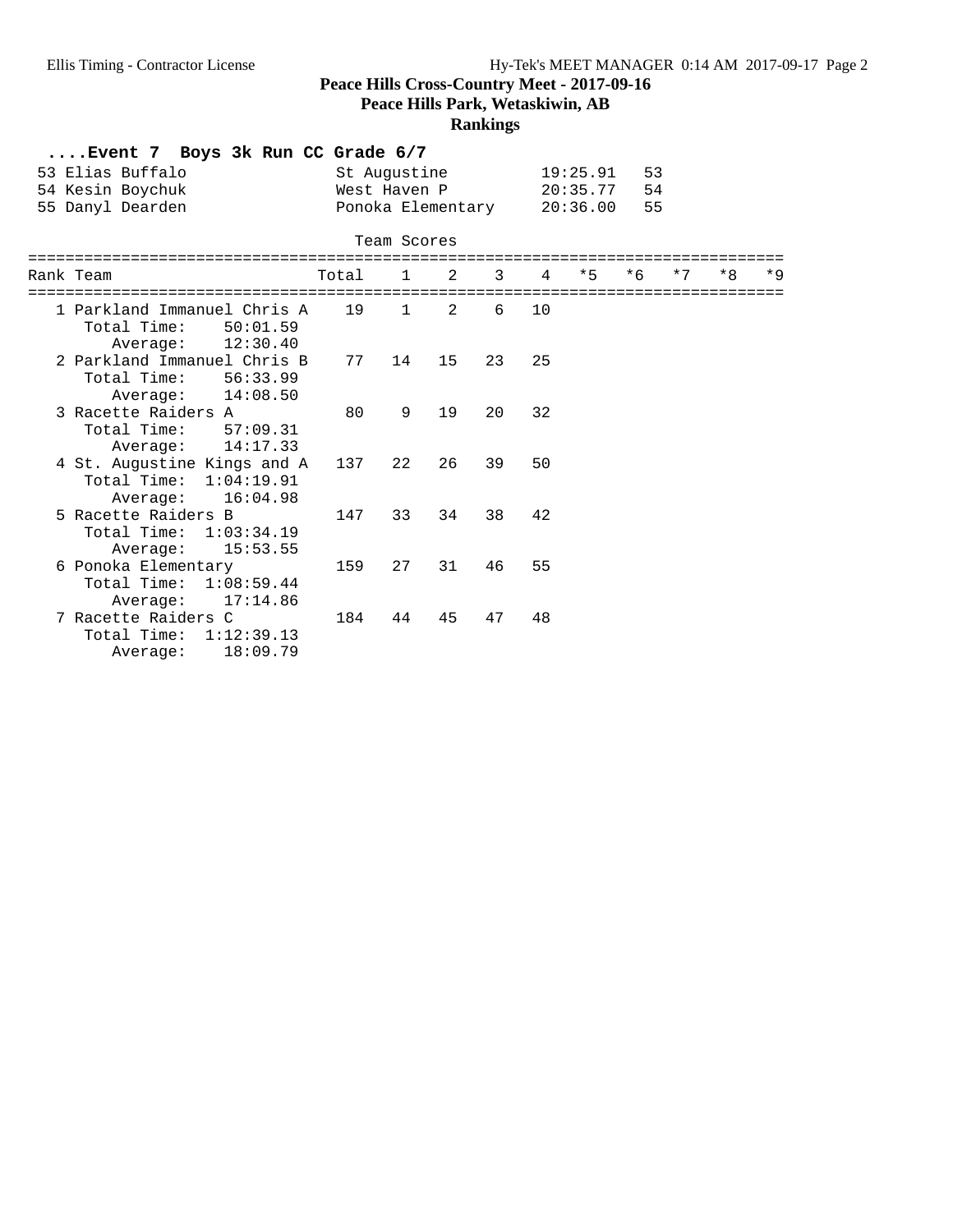## **Rankings**

#### Event 10 Girls 3k Run CC Grade 8/9

| Name                          | Year School        | Finals   | Points         |
|-------------------------------|--------------------|----------|----------------|
|                               |                    |          |                |
| 1 Sadie Sigfstead             | Riverbend          | 11:04.08 | 1              |
| 2 Brynn Hebert                | Wetaskiwn Comp     | 12:36.15 | $\overline{2}$ |
| 3 Emily Duxbury               | Edm:Vimy Rid       | 12:57.39 | $\mathbf{3}$   |
| 4 Nadia Myroon                | St. John Pau       | 13:01.16 | 4              |
| 5 Jenica Swartz               | Lacombe Uppe       | 13:03.00 | 5              |
| 6 Abbigale Kirsch             | Split City Sonics  | 13:03.45 | 6              |
| 7 Layla McCaffery             | Our Lady Of        | 13:20.00 | 7              |
| 8 Reaghan Rajotte             | MAC Track          | 13:47.00 | 8              |
| 9 Samara Cockburn             | St. Rose, Edmonton | 13:56.42 | 9              |
| 10 Mariah Tolsma              | Parkland Imm       | 14:16.11 | 10             |
| 11 Chloe Funnell              | Avalon, Edmonton   | 14:16.33 | 11             |
| 12 Ariane Rus                 | Parkland Imm       | 14:17.34 | 12             |
| 13 Shianna Duda               | Hunting Hills High | 14:18.21 | 13             |
| 14 Sydney Slack               | MAC Track          | 14:30.86 | 14             |
| 15 Nyah McDonald              | Eastview Middle    | 14:34.49 | 15             |
| 16 Hailey Leffers             | Parkland Imm       | 14:38.04 | 16             |
| 17 Madi Hoyme                 | Cen:Our Lady       | 14:38.63 | 17             |
| 18 Kenna Bole                 | Leduc Track        | 14:44.51 | 18             |
| 19 Denver Graling             | Racette Raiders    | 14:49.73 | 19             |
| 20 Rylee Sheck                | Cen:Our Lady       | 14:55.52 | 20             |
| 21 Julia Doorten              | Parkland Imm       | 15:02.06 | 21             |
| 22 Catharina Brosinsky        | Bashaw             | 15:04.18 | 22             |
| 23 Kayla Vreugdenhil          | Ponoka Christian   | 15:36.45 | 23             |
| 24 Julina Hoeksema            | Parkland Imm       | 15:48.75 | 24             |
| 25 Reggan Cox                 | Lacombe Uppe       | 15:49.93 | 25             |
| 26 Sidney Kusack              | Cen:Our Lady       | 16:01.97 | 26             |
| 27 Jordan Gerlinsky           | Racette Raiders    | 16:17.64 | 27             |
| 28 Jaynna Gogowich            | Racette Raiders    | 16:19.35 | 28             |
| 29 Jessica Wiebe              | Lacombe Uppe       | 16:29.55 | 29             |
| 30 Kayla Ingwersen            | Ponoka Christian   | 16:31.07 | 30             |
| 31 Jyllian Jackson            | Racette Raiders    | 16:52.65 | 31             |
| 32 Kyne Hemmingson            |                    | 16:57.15 | 32             |
|                               | St Augustine       | 17:41.67 | 33             |
| 33 Emily Lui<br>34 Drew Dixon | Hunting Hills High |          | 34             |
| 35 Mackenzie Liss             | Lacombe Uppe       | 18:03.60 |                |
| 36 Mackenzie Goossen          | Edm:Vimy Rid       | 18:05.74 | 35             |
|                               | New Norway         | 18:08.67 | 36             |
| 37 Janelle Pickering          | Parkland Imm       | 18:18.83 | 37             |
| 38 Meika LeBlanc              | Spruce Avenue      | 19:20.08 | 38             |
| 39 Alice Mony                 | Spruce Avenue      | 19:22.89 | 39             |
| 40 Markayla Devries           | Lacombe Uppe       | 19:28.12 | 40             |
| 41 Sara Froehler              | Lacombe Uppe       | 19:44.05 | 41             |
| 42 Brooke Vanveldhuizen       | Parkland Imm       | 19:45.01 | 42             |
| 43 Tedi Purvis                | Racette Raiders    | 19:51.54 | 43             |
| 44 Jordan Cire                | St Augustine       | 21:10.75 | 44             |
| 45 Paige Paquin               | Hunting Hills High | 21:28.90 | 45             |
| 46 Vera Yu                    | Hunting Hills High | 21:39.51 | 46             |
| 47 Jordan Beckett             | Lacombe Uppe       | 21:40.00 | 47             |
| 48 Erin Korver                | St. Basil          | 21:41.00 | 48             |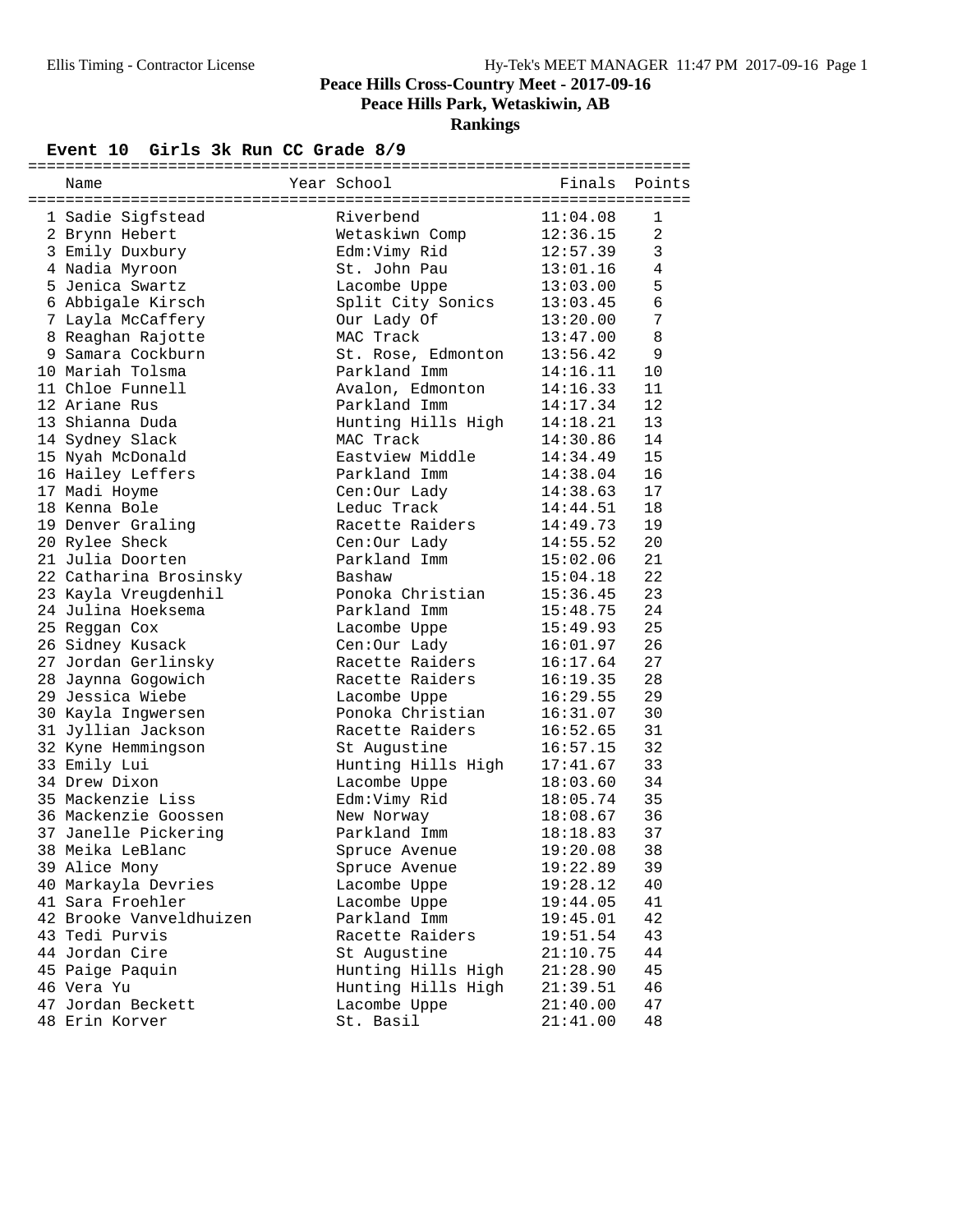**Peace Hills Park, Wetaskiwin, AB**

## **Rankings**

**....Event 10 Girls 3k Run CC Grade 8/9**

| Team Scores                                                         |                      |           |             |    |                |     |      |      |      |      |      |  |  |
|---------------------------------------------------------------------|----------------------|-----------|-------------|----|----------------|-----|------|------|------|------|------|--|--|
| Rank Team                                                           |                      | Total 1 2 |             |    | $\overline{3}$ | 4   | $*5$ | $*6$ | $*7$ | $*8$ | $*9$ |  |  |
| 1 Parkland Immanuel Chris A 59<br>Total Time:<br>Average:           | 58:13.55<br>14:33.39 |           | 10          | 12 | 16 —           | 2.1 |      |      |      |      |      |  |  |
| 2 Lacombe Upper Elementar A<br>Total Time: $1:03:26.08$<br>Average: | 15:51.52             | 93        | $5^{\circ}$ | 25 | 29             | 34  |      |      |      |      |      |  |  |
| 3 Racette Raiders A<br>Total Time: $1:04:19.37$<br>Average:         | 16:04.85             | 105       | 19          | 27 | 28             | 31  |      |      |      |      |      |  |  |
| 4 Hunting Hills High<br>Total Time: $1:15:08.29$<br>Average:        | 18:47.08             | 137       | 13          | 33 | 45             | 46  |      |      |      |      |      |  |  |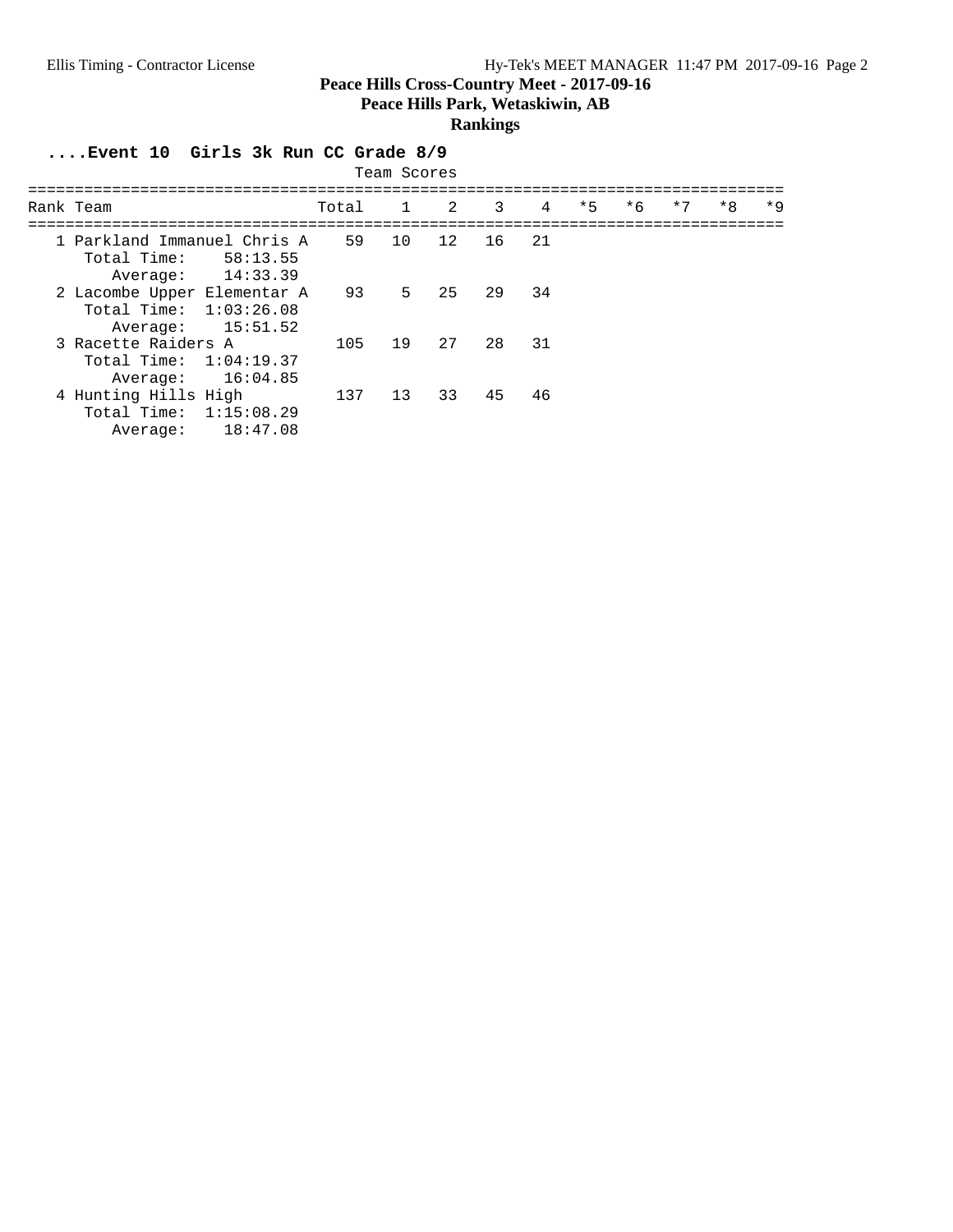## **Rankings**

## Event 9 Boys 4k Run CC Grade 8/9

| Name                  | Year School                   | Finals   | Points         |
|-----------------------|-------------------------------|----------|----------------|
| 1 Martin Undheim      | U OF C Athle                  | 16:43.58 | 1              |
| 2 Finn Crowe          | St Thomas Aq                  | 17:04.73 | $\overline{a}$ |
| 3 Nebil Jemau         |                               | 17:05.04 | 3              |
| 4 Gavin Henkel        | Spruce Avenue<br>Lacombe Uppe | 17:42.67 | 4              |
| 5 Quinn Eberts        | Lacombe Uppe                  | 17:50.50 | 5              |
| 6 Craig Dehaas        | Parkland Imm                  | 18:14.94 | 6              |
| 7 Sebastian Lind      | Unattached Alberta            | 18:25.47 | 7              |
| 8 Jaeden Swartz       | Lacombe Uppe                  | 18:33.77 | 8              |
| 9 Dawson De Sousa     | St. Albert Mustangs           | 18:57.64 | 9              |
| 10 Luke Armstrong     | Unattached                    | 19:09.11 | 10             |
| 11 Clay Bryden        | JR Robson                     | 19:12.07 | 11             |
| 12 Seth Ferguson      | Parkland Imm                  | 19:18.08 | 12             |
| 13 Matthew Tolsma     | Parkland Imm                  | 19:32.03 | 13             |
| 14 Matheo Martin      | Racette Raiders               | 20:17.37 | 14             |
| 15 Reid Fedoruk       | Racette Raiders               | 20:22.57 | 15             |
| 16 Erik Amelinckx     | Unattached                    | 20:31.79 | 16             |
| 17 Theo White         | Lacombe Uppe                  | 21:12.26 | 17             |
| 18 Brennan Woods      | Lacombe Uppe                  | 21:19.10 | 18             |
| 19 Ben Rogers         | Cen: Ponoka S                 | 21:34.81 | 19             |
| 20 Kyle Stiksma       | Parkland Imm                  | 21:49.28 | 20             |
| 21 Adrian Dewitt      | Parkland Imm                  | 21:51.33 | 21             |
| 22 Shaun Geuesebroek  | Parkland Imm                  | 22:12.54 | 22             |
| 23 Josh Tracy         | Lacombe Uppe                  | 22:19.27 | 23             |
| 24 Ryan Cosman        | Lacombe Uppe                  | 22:23.01 | 24             |
| 25 Aaron Hovius       | Unattached                    | 22:38.73 | 25             |
| 26 Nathaniel Fish     | Hope Academy                  | 22:50.56 | 26             |
| 27 Matthew Nunweiler  | Racette Raiders               | 22:53.54 | 27             |
| 28 Matthew Kawahara   | St Augustine                  | 22:59.51 | 28             |
| 29 Brady Groot        | St Augustine                  | 23:10.32 | 29             |
| 30 Logan Gratton      | Racette Raiders               | 23:15.46 | 30             |
| 31 Meaka Kinnaird     | Cen: Ponoka S                 | 23:16.18 | 31             |
| 32 Addison Ross       | St. Albert Mustangs           | 23:40.48 | 32             |
| 33 Monty Dallaire     | Racette Raiders               | 23:42.94 | 33             |
| 34 Jared Hall         | Racette Raiders               | 23:43.65 | 34             |
| 35 Bryson Shirt       | Racette Raiders               | 24:12.38 | 35             |
| 36 Cody Hillgartner   | Cen:Our Lady                  | 24:18.74 | 36             |
| 37 Gavin Pickering    | Parkland Imm                  | 24:33.82 | 37             |
| 38 Mason Wenzel       | Hay Lakes                     | 24:50.37 | 38             |
| 39 Emerson Leffers    | Parkland Imm                  | 24:52.15 | 39             |
| 40 Mowatt Wyatt       | New Norway                    | 25:12.24 | 40             |
| 41 David Kawahara     | St Augustine                  | 25:22.07 | 41             |
| 42 Ian Jagersma       | Parkland Imm                  | 25:44.09 | 42             |
| 43 Chris Abbey        | Hunting Hills High            | 26:03.82 | 43             |
| 44 Jan Harm Bakker    | Cen: Ponoka S                 | 26:05.98 | 44             |
| 45 Alex Tatlow        | St Augustine                  | 27:04.62 | 45             |
| 46 Zeccheria Mathieu  | St Augustine                  | 27:34.80 | 46             |
| 47 Justin St. Arnault | Racette Raiders               | 29:19.71 | 47             |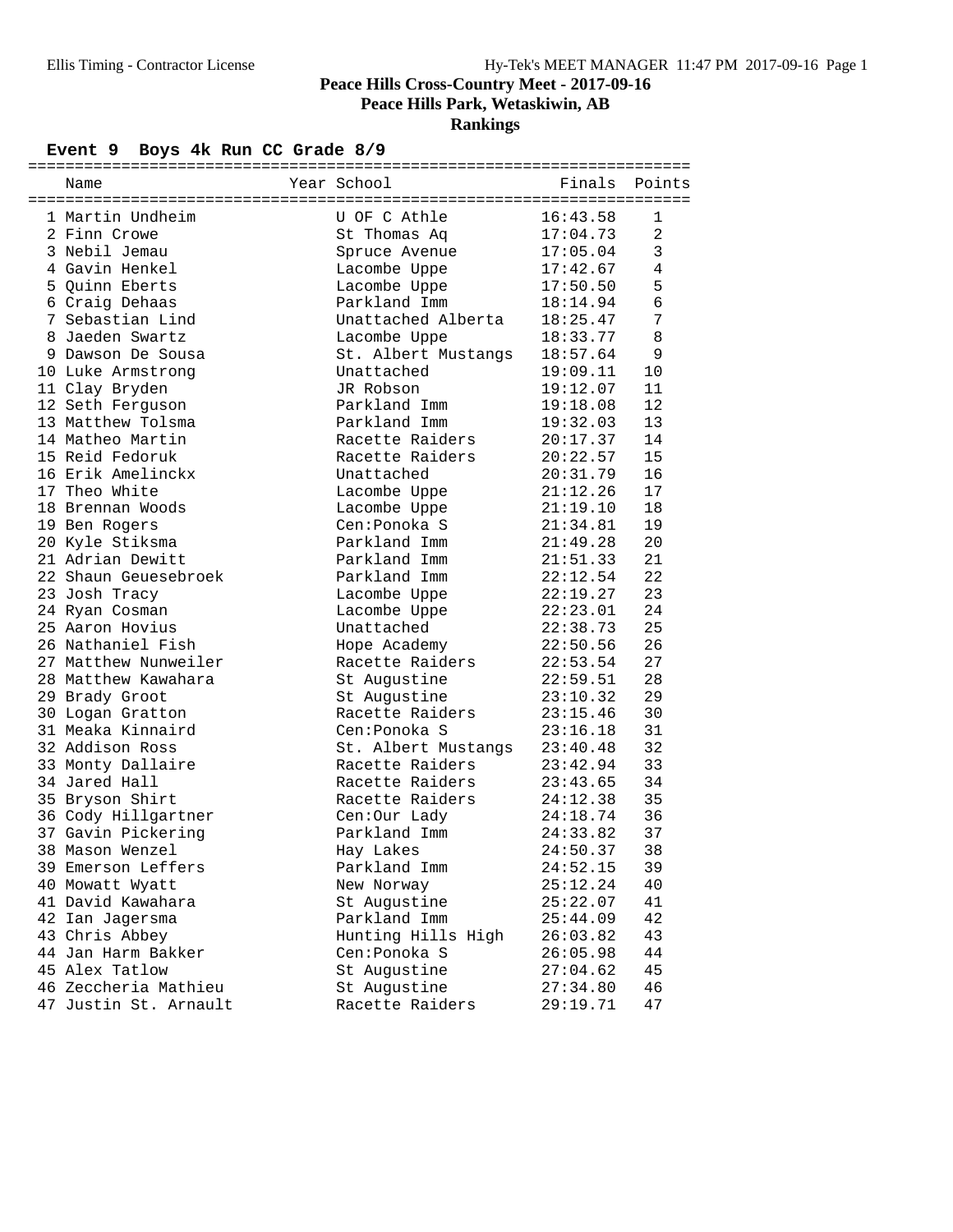**Peace Hills Park, Wetaskiwin, AB**

## **Rankings**

**....Event 9 Boys 4k Run CC Grade 8/9**

|                                                                                     |       | Team Scores    |    |    |                |      |      |      |      |      |
|-------------------------------------------------------------------------------------|-------|----------------|----|----|----------------|------|------|------|------|------|
| Rank Team                                                                           | Total | $\overline{1}$ | 2  | 3  | $\overline{4}$ | $*5$ | $*6$ | $*7$ | $*8$ | $*9$ |
| 1 Lacombe Upper Elementar A 34<br>Total Time:<br>1:15:19.20<br>18:49.80<br>Average: |       | 4              | 5  | 8  | 17             |      |      |      |      |      |
| 2 Parkland Immanuel Chris A<br>Total Time: $1:18:54.33$<br>19:43.59<br>Average:     | 51    | 6              | 12 | 13 | 20             |      |      |      |      |      |
| 3 Racette Raiders A<br>Total Time: 1:26:48.94<br>21:42.24<br>Average:               | 86    | 14             | 15 | 27 | 30             |      |      |      |      |      |
| 4 Parkland Immanuel Chris B<br>Total Time: $1:33:29.84$<br>23:22.46<br>Average:     | 119   | 21             | 22 | 37 | 39             |      |      |      |      |      |
| 5 St. Augustine Kings and A<br>Total Time: 1:38:36.52<br>24:39.13<br>Average:       | 143   | 28             | 29 | 41 | 45             |      |      |      |      |      |
| 6 Racette Raiders B<br>Total Time: $1:40:58.68$<br>25:14.67<br>Average:             | 149   | 33             | 34 | 35 | 47             |      |      |      |      |      |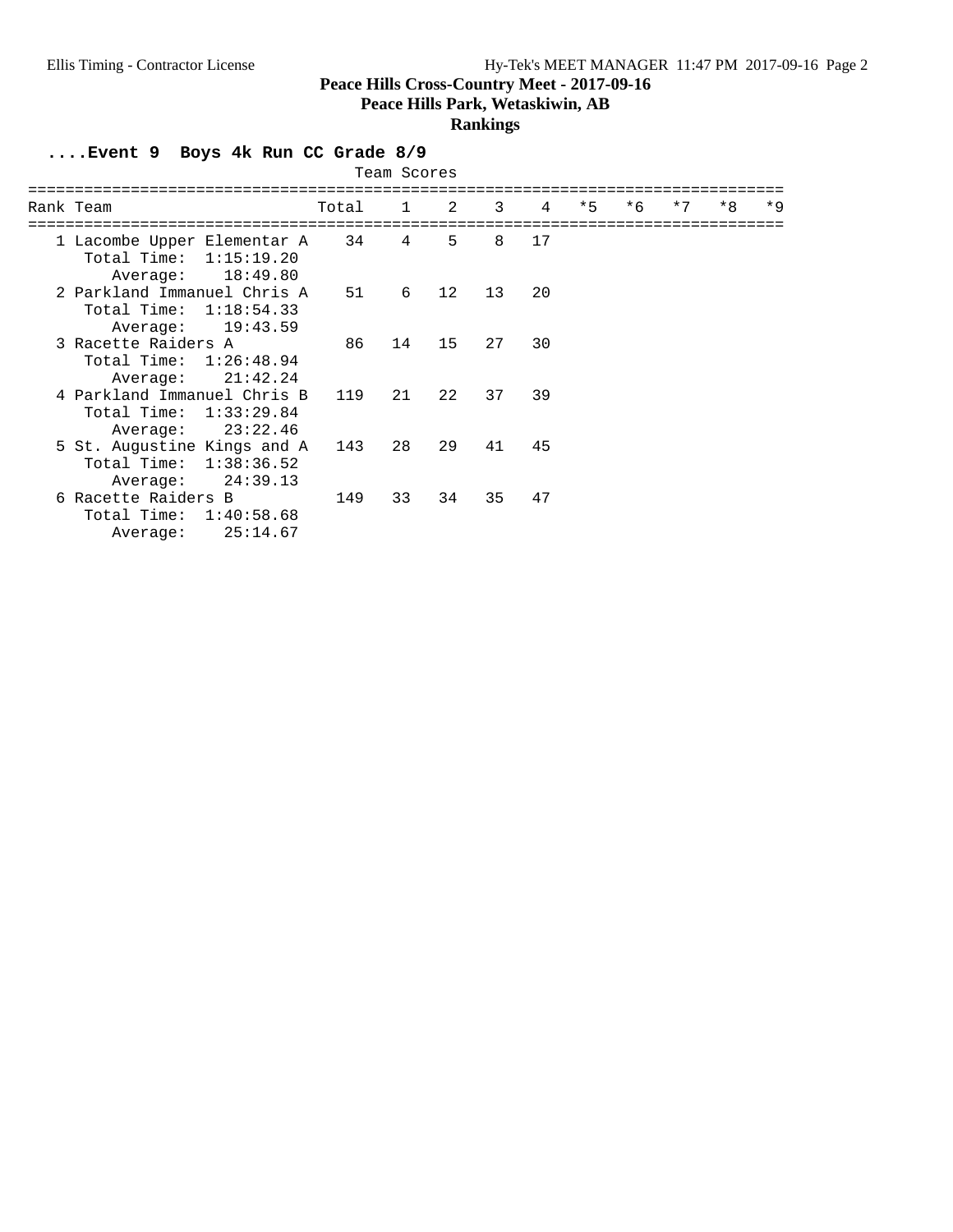#### Event 12 Girls 3k Run CC HS Junior

| Name                        |  | Year School                  | Finals Points |                |  |  |  |  |  |
|-----------------------------|--|------------------------------|---------------|----------------|--|--|--|--|--|
|                             |  |                              |               |                |  |  |  |  |  |
| 1 Chloe Palmer              |  | Hardisty, Edm                | 11:54.12      | 1              |  |  |  |  |  |
| 2 Madison Ford              |  | Edm:Vimy Rid                 | 12:27.55      | 2              |  |  |  |  |  |
| 3 Kaya Knight               |  | Lacombe Uppe $12:42.91$      |               | $\overline{3}$ |  |  |  |  |  |
| 4 Emma Longstrom            |  | Harry Ainlay 12:51.04        |               | $\overline{4}$ |  |  |  |  |  |
| 5 Hannah Wirtanen           |  | Cen:Lindsay Thurber 13:13.47 |               | 5              |  |  |  |  |  |
| 6 Parker Cooke              |  | Harry Ainlay                 | 13:54.42      | 6              |  |  |  |  |  |
| 7 Laryssa Leffers           |  | Parkland Imm 14:12.36        |               | 7              |  |  |  |  |  |
| 8 Fiona Murphy              |  | Lillian Osborne              | 14:21.42      | 8              |  |  |  |  |  |
| 9 Cheltey Berlinguette      |  | St. Albert Mustangs 14:25.48 |               | 9              |  |  |  |  |  |
| 10 Ashley Leeb              |  | Wetaskiwn Comp               | 14:31.76      | 10             |  |  |  |  |  |
| 11 Edyn Aasman              |  | Cen:Lindsay Thurber          | 14:37.30      | 11             |  |  |  |  |  |
| 12 Kaija Deleeuw            |  | Parkland Imm                 | 15:14.43      | 12             |  |  |  |  |  |
| 13 Claire Xu                |  | Hunting Hills High 15:30.11  |               | 13             |  |  |  |  |  |
| 14 Sarah Johnson            |  | Caroline                     | 15:44.34      | 14             |  |  |  |  |  |
| 15 Tianna Blaquiere         |  | Eagle Butte High             | 16:20.35      | 15             |  |  |  |  |  |
| 16 Sofia Estrella-Gutierrez |  | So:Medicine                  | 16:24.50      | 16             |  |  |  |  |  |
| 17 Andie Walker             |  | Cold Lake HS                 | 16:37.26      | 17             |  |  |  |  |  |
| 18 Molly Severtson          |  | Cen:Innisfail High           | 16:38.28      | 18             |  |  |  |  |  |
| 19 Amara Mony               |  | Eastglen                     | 17:00.80      | 19             |  |  |  |  |  |
| 20 Asia Duker               |  | Parkland Imm                 | 17:16.40      | 20             |  |  |  |  |  |
| 21 Mariya McLean            |  | Eagle Butte High 17:39.03    |               | 21             |  |  |  |  |  |
| 22 Hillary Gilbraith        |  | Lacombe Uppe                 | 17:53.92      | 22             |  |  |  |  |  |
| 23 Luna Orlowsky            |  | So:Medicine                  | 18:11.08      | 23             |  |  |  |  |  |
| 24 Caitlin McLean           |  | Eagle Butte High 18:11.55    |               | 24             |  |  |  |  |  |
| 25 Emily Stock              |  | Eagle Butte High             | 18:19.66      | 25             |  |  |  |  |  |
| 26 Camryn Willier           |  | Cen:Ponoka S                 | 19:25.05      | 26             |  |  |  |  |  |
| 27 Maria Solis              |  | Hunting Hills High 19:25.95  |               | 27             |  |  |  |  |  |
| 28 Marie Silverio           |  | Hunting Hills High           | 19:32.06      | 28             |  |  |  |  |  |
|                             |  |                              |               |                |  |  |  |  |  |
|                             |  | Team Scores                  |               |                |  |  |  |  |  |

| Rank Team                                                           | Total 1 2 3 4 *5 *6 *7 *8 *9 |  |                |  |  |  |
|---------------------------------------------------------------------|------------------------------|--|----------------|--|--|--|
| 1 Eagle Butte High<br>Total Time: $1:10:30.59$<br>Average: 17:37.65 |                              |  | 85 15 21 24 25 |  |  |  |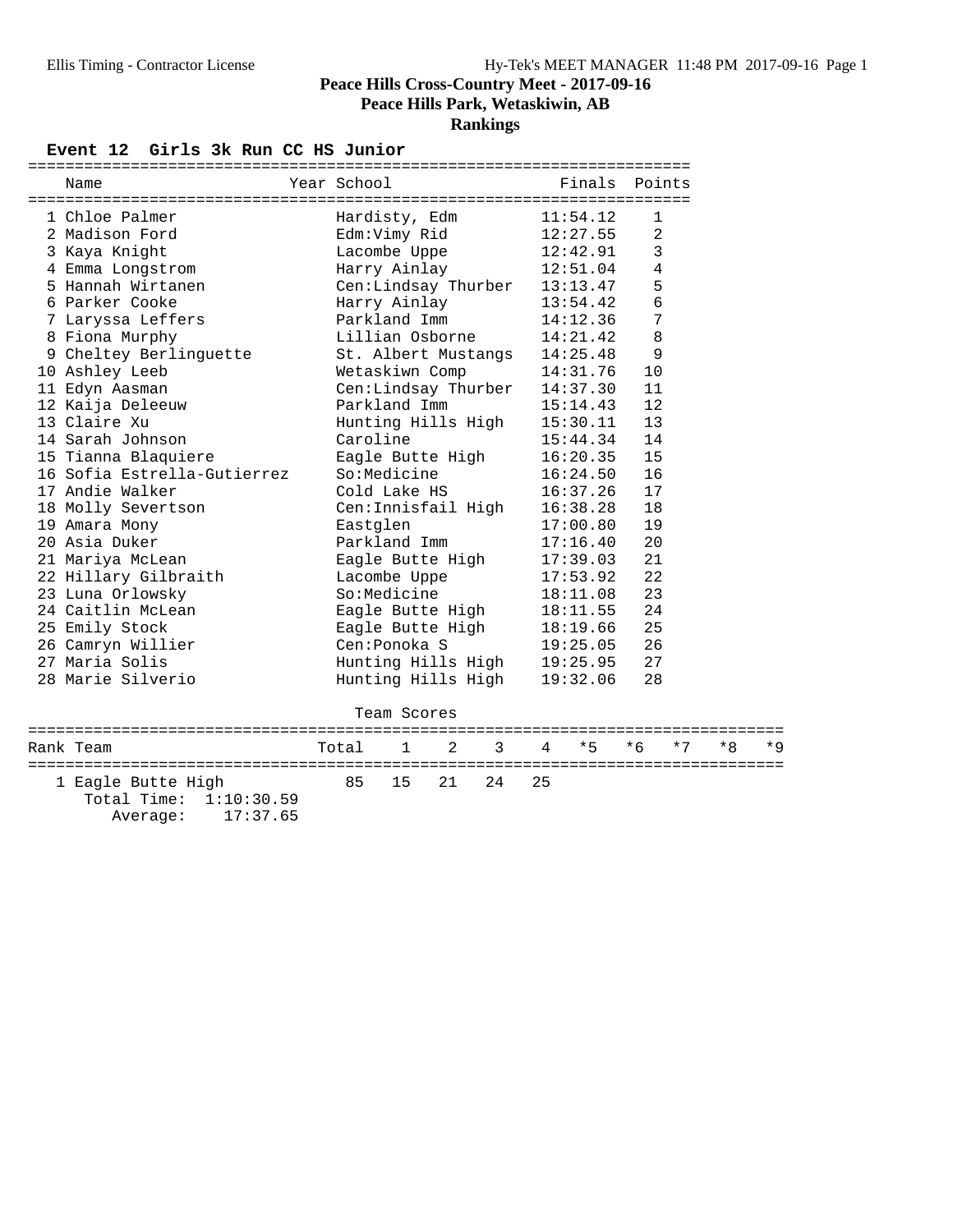## **Rankings**

#### Event 11 Boys 4k Run CC HS Junior

| =============<br>============================== |  |                                                                                                                |          |                |  |  |  |  |
|-------------------------------------------------|--|----------------------------------------------------------------------------------------------------------------|----------|----------------|--|--|--|--|
| Name                                            |  | Year School                                 Finals   Points                                                    |          |                |  |  |  |  |
|                                                 |  |                                                                                                                |          |                |  |  |  |  |
| 1 Jared Howse                                   |  | St. Joseph High                                                                                                | 16:14.83 | 1              |  |  |  |  |
| 2 Jason Ushko                                   |  | Edm:Strathcona High 16:56.22                                                                                   |          | 2              |  |  |  |  |
| 3 Tyler Herzberg                                |  | Cen:Lindsay Thurber 17:14.71                                                                                   |          | 3              |  |  |  |  |
| 4 Nathan Swartz                                 |  | Lacombe Uppe                                                                                                   | 17:19.15 | $\overline{4}$ |  |  |  |  |
| 5 Matthew Wafer                                 |  | $Edm:Archbish$ 17:47.43                                                                                        |          | 5              |  |  |  |  |
| 6 Owen Pimm                                     |  | Cen:Lindsay Thurber 17:50.10                                                                                   |          | $\epsilon$     |  |  |  |  |
| 7 Jonah Hennig                                  |  | Lacombe Uppe                                                                                                   | 17:51.77 | 7              |  |  |  |  |
| 8 Samuel Ree                                    |  | JR Robson                                                                                                      | 17:52.20 | 8              |  |  |  |  |
| 9 Caleb Andrew                                  |  | Lacombe Uppe                                                                                                   | 17:52.70 | 9              |  |  |  |  |
| 10 Noah Perry                                   |  | Lacombe Uppe                                                                                                   | 18:17.06 | 10             |  |  |  |  |
| 11 Eli Smith                                    |  | So:Medicine                                                                                                    | 18:33.11 | 11             |  |  |  |  |
| 12 Stuart MacLellan                             |  | Leduc Track                                                                                                    | 18:59.33 | 12             |  |  |  |  |
| 13 Lubenson Pannenbecker                        |  | Lacombe Uppe                                                                                                   | 19:15.86 | 13             |  |  |  |  |
| 14 Bray Crowe                                   |  | JR Robson                                                                                                      | 19:24.79 | 14             |  |  |  |  |
| 15 Brody Vanassen                               |  | Parkland Imm                                                                                                   | 19:29.82 | 15             |  |  |  |  |
| 16 Grainger Wyatt                               |  | Cen:Lindsay Thurber 19:55.35                                                                                   |          | 16             |  |  |  |  |
| 17 Erik Zimmerman                               |  | Cold Lake HS                                                                                                   | 20:20.74 | 17             |  |  |  |  |
| 18 Will Cebuliak                                |  | Hunting Hills High 20:23.66                                                                                    |          | 18             |  |  |  |  |
| 19 Morgan Armitage                              |  | Lacombe Uppe 20:25.24                                                                                          |          | 19             |  |  |  |  |
| 20 Connor Bole                                  |  | Leduc Track the contract of the contract of the contract of the contract of the contract of the contract of th | 20:29.86 | 20             |  |  |  |  |
| 21 Colby Mercer                                 |  | Eagle Butte High                                                                                               | 21:25.81 | 21             |  |  |  |  |
| 22 Ethan Rapske                                 |  | Lacombe Uppe                                                                                                   | 21:53.96 | 22             |  |  |  |  |
| 23 Spencer Lindhal                              |  | Wetaskiwn Comp                                                                                                 | 22:31.94 | 23             |  |  |  |  |
| 24 Nick Mercer                                  |  | Cen: Ponoka S                                                                                                  | 23:49.68 | 24             |  |  |  |  |
| 25 Yeferson Martinez                            |  | St. Joseph High 24:22.24                                                                                       |          | 25             |  |  |  |  |
| 26 Ruan Harmse                                  |  | Lacombe Uppe                                                                                                   | 25:39.79 | 26             |  |  |  |  |
| 27 David Szucs                                  |  | Lacombe Uppe                                                                                                   | 25:57.73 | 27             |  |  |  |  |
| 28 Noah Taylor                                  |  | Eagle Butte High                                                                                               | 26:00.00 | 28             |  |  |  |  |
|                                                 |  |                                                                                                                |          |                |  |  |  |  |

#### ================================================================================= Total 1 2 3 4 \*5 \*6 \*7 \*8 \*9 ================================================================================= 1 Lacombe Upper Elementar A 30 4 7 9 10 Total Time: 1:11:20.68 Average: 17:50.17 2 Lacombe Upper Elementar B 80 13 19 22 26 Total Time: 1:27:14.85 Average: 21:48.72

Team Scores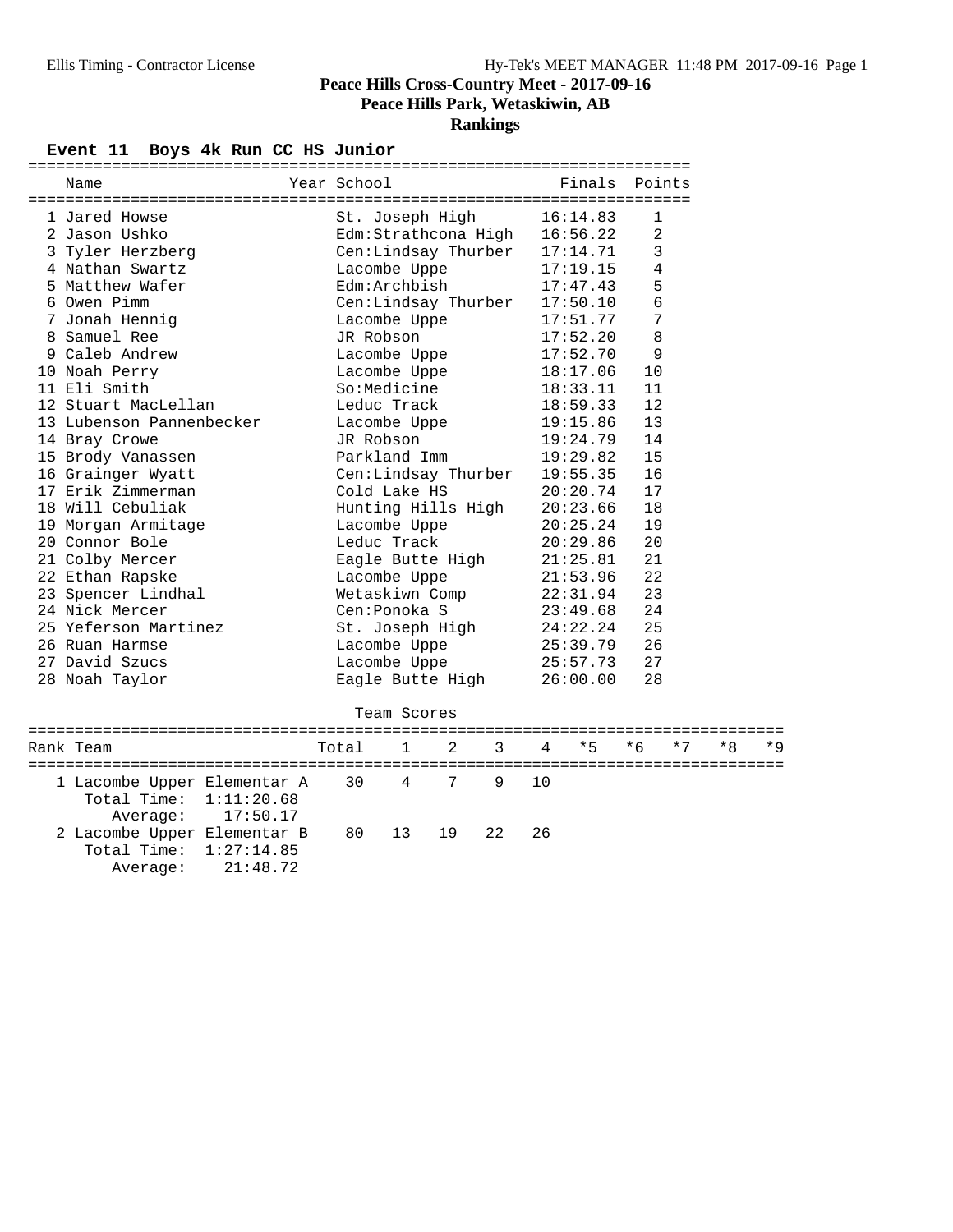**Peace Hills Park, Wetaskiwin, AB**

#### **Rankings**

#### Event 14 Girls 4k Run CC HS Intermediate

|                                                                                      |                                   |             |  | ========================== |                |  |      |
|--------------------------------------------------------------------------------------|-----------------------------------|-------------|--|----------------------------|----------------|--|------|
| Name                                                                                 | Year School States and the School |             |  | Finals Points              |                |  |      |
| 1 Olivia Cooper                                                                      | Edm:Strathcona High 19:47.88      |             |  |                            | 1              |  |      |
| 2 Katelynn Wiskel                                                                    | Edm:Strathcona High 20:17.49      |             |  |                            | $\overline{a}$ |  |      |
| 3 Jamie Lalor                                                                        | Cen:Lindsay Thurber 21:27.13      |             |  |                            | $\mathbf{3}$   |  |      |
| 4 Karissa Biley                                                                      | Harry Ainlay 21:33.81             |             |  |                            | $\,4$          |  |      |
| 5 Jackson Hannah                                                                     | $Cen:$ Lindsay Thurber $21:36.83$ |             |  |                            | 5              |  |      |
| 6 Maria Thiel                                                                        | Cold Lake $HS$ 21:40.61           |             |  |                            | $\epsilon$     |  |      |
| 7 Sydney Crowe                                                                       | JR Robson                         |             |  | 22:07.19                   | 7              |  |      |
| 8 Julia Seretny                                                                      | Edm:Strathcona High 22:17.25      |             |  |                            | 8              |  |      |
| 9 Megan Hebert                                                                       | Wetaskiwn Comp 22:40.93           |             |  |                            | 9              |  |      |
| 10 Dawsin McDonald                                                                   | Cen:Lindsay Thurber 23:42.13      |             |  |                            | 10             |  |      |
| 11 Mcgraw Natasha                                                                    | $So: Medicine$ $23:53.33$         |             |  |                            | 11             |  |      |
| 12 Avery Grainger                                                                    | Cen:Lindsay Thurber 24:23.52      |             |  |                            | 12             |  |      |
| 13 Denae Zeiffle                                                                     | Eagle Butte High 25:05.96         |             |  |                            | 13             |  |      |
| 14 Alex Fortney                                                                      | Hunting Hills High 26:28.25 14    |             |  |                            |                |  |      |
| 15 Avery Stashko                                                                     | Wetaskiwn Comp 27:27.61 15        |             |  |                            |                |  |      |
| 16 Gabby Brandt                                                                      | Hunting Hills High 27:46.56 16    |             |  |                            |                |  |      |
| 17 Lexie Waldbauer                                                                   | Eagle Butte High 33:43.73 17      |             |  |                            |                |  |      |
| 18 Victoria Philbert                                                                 | Eagle Butte High 33:44.00         |             |  |                            | 18             |  |      |
|                                                                                      |                                   | Team Scores |  |                            |                |  |      |
| Rank Team                                                                            | Total 1 2 3 4 *5 *6 *7 *8         |             |  |                            |                |  | $*9$ |
| 1 Cen:Lindsay Thurber 30 3 5 10 12<br>Total Time: 1:31:09.61<br>22:47.41<br>Average: |                                   |             |  |                            |                |  |      |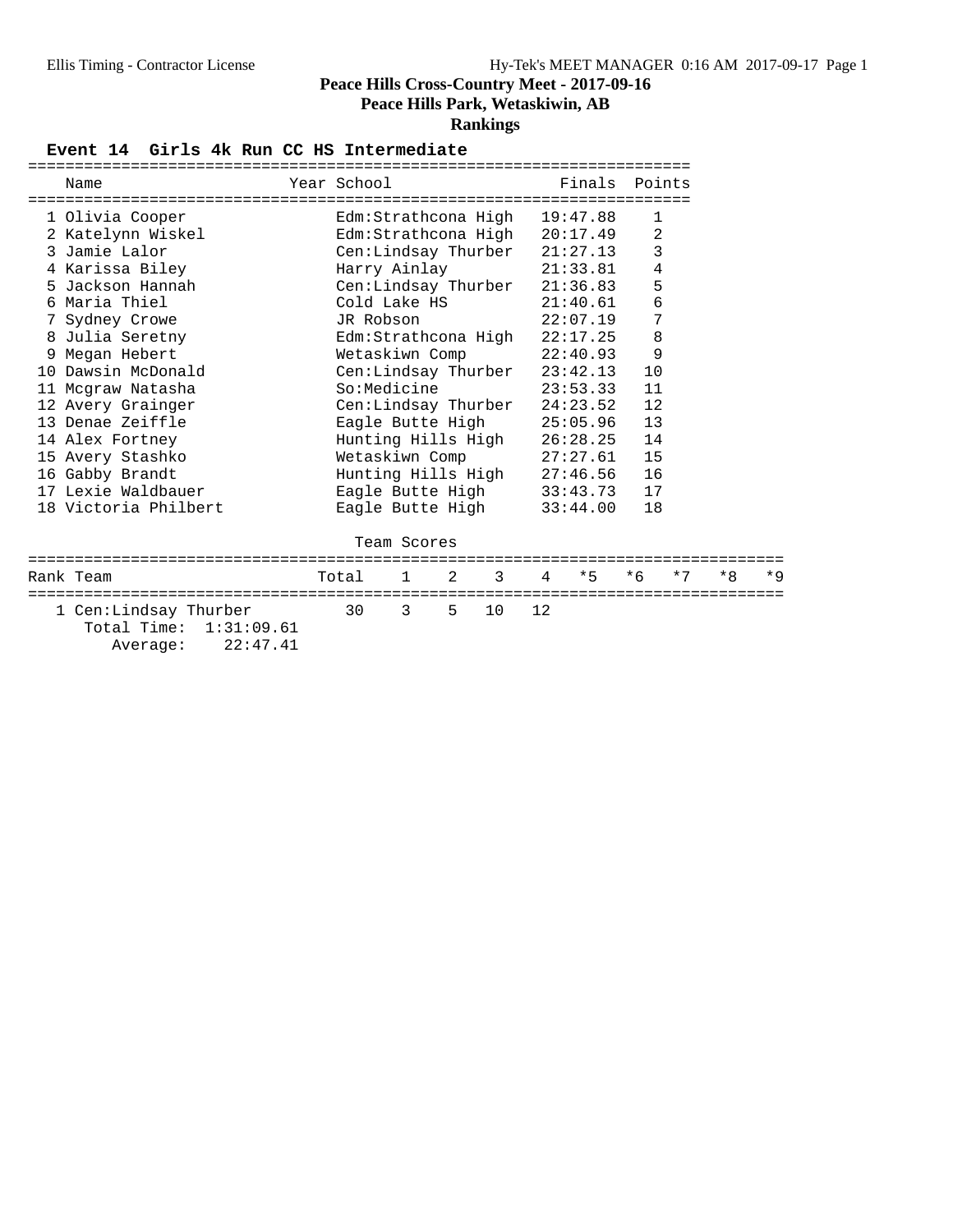**Peace Hills Park, Wetaskiwin, AB**

**Rankings**

#### Event 13 Boys 5k Run CC HS Intermediate

| Name                       | Year School    |              |                     |                     |    | Finals                       | Points |      |      |       |
|----------------------------|----------------|--------------|---------------------|---------------------|----|------------------------------|--------|------|------|-------|
| 1 Skyler York              |                |              | Edm:Ross Sheppard   |                     |    | 18:50.37                     | 1      |      |      |       |
| 2 Yahye Mohammed           | Edm:Vimy Rid   |              |                     |                     |    | 18:54.91                     | 2      |      |      |       |
| 3 Josh Campbell            |                |              |                     | Cen:Lindsay Thurber |    | 19:08.93                     | 3      |      |      |       |
| 4 Daniel Szucs             | Lacombe Uppe   |              |                     |                     |    | 19:35.11                     | 4      |      |      |       |
| 5 Landen Swartz            | So:Medicine    |              |                     |                     |    | 19:48.67                     | 5      |      |      |       |
| 6 Thomas Armstrong         | U OF C Athle   |              |                     |                     |    | 20:09.36                     | 6      |      |      |       |
| 7 Cody Bell                | Cen:Our Lady   |              |                     |                     |    | 20:40.79                     | 7      |      |      |       |
| 8 Joel Fenske              |                |              |                     |                     |    | Edm:Strathcona High 20:44.77 | 8      |      |      |       |
| 9 Nicholas Cook            |                |              |                     | Edm:Strathcona High |    | 21:00.12                     | 9      |      |      |       |
| 10 Derek Parker            | Leduc Track    |              |                     |                     |    | 21:05.88                     | 10     |      |      |       |
| 11 Tyler Simpson           | Lacombe Uppe   |              |                     |                     |    | 21:51.92                     | 11     |      |      |       |
| 12 Hayden Jacobs           |                |              | Cen: Innisfail High |                     |    | 22:22.54                     | 12     |      |      |       |
| 13 Dawson Fenrich          | Cen:Our Lady   |              |                     |                     |    | 22:28.10                     | 13     |      |      |       |
| 14 Fynn Rutenberg          |                |              |                     | Hunting Hills High  |    | 22:46.15                     | 14     |      |      |       |
| 15 Carter Simpson          | Cold Lake HS   |              |                     |                     |    | 23:21.65                     | 15     |      |      |       |
| 16 Ahmad Hussein           |                |              |                     | Edm:Strathcona High |    | 23:49.74                     | 16     |      |      |       |
| 17 Alex Berridge           |                |              | St. Joseph High     |                     |    | 23:55.17                     | 17     |      |      |       |
| 18 Rio Li                  | Harry Ainlay   |              |                     |                     |    | 23:59.02                     | 18     |      |      |       |
| 19 Payton Lawson           | So:Medicine    |              |                     |                     |    | 24:09.38                     | 19     |      |      |       |
| 20 Jakob Dormaar           | Wetaskiwn Comp |              |                     |                     |    | 24:45.74                     | 20     |      |      |       |
| 21 Terry Pearson           |                |              | Eagle Butte High    |                     |    | 24:49.82                     | 21     |      |      |       |
| 22 Benjamin Kern           | Leduc Track    |              |                     |                     |    | 25:27.79                     | 22     |      |      |       |
| 23 Zach Armitage           | Lacombe Uppe   |              |                     |                     |    | 26:01.26                     | 23     |      |      |       |
| 24 Praveen Gladstone       |                |              | Hunting Hills High  |                     |    | 27:01.10                     | 24     |      |      |       |
| 25 Doug Sokolowski         | Harry Ainlay   |              |                     |                     |    | 27:13.32                     | 25     |      |      |       |
| 26 Derien Larsen           |                |              | Eagle Butte High    |                     |    | 27:17.02                     | 26     |      |      |       |
| 27 Mason Appell            |                |              | Eagle Butte High    |                     |    | 27:43.96                     | 27     |      |      |       |
| 28 Sebastian Whissler      |                |              | Eagle Butte High    |                     |    | 29:43.52                     | 28     |      |      |       |
| 29 Jacob Lavoie-Pierzchala |                |              | Eagle Butte High    |                     |    | 29:54.01                     | 29     |      |      |       |
| 30 Carter Salzl            |                |              | Eagle Butte High    |                     |    | 29:54.21                     | 30     |      |      |       |
|                            |                | Team Scores  |                     |                     |    |                              |        |      |      |       |
| Rank Team                  | Total          | $\mathbf{1}$ | 2                   | 3                   | 4  | * 5                          | $*6$   | $*7$ | $*8$ | $*$ 9 |
| 1 Eagle Butte High A       | 102            | 21           | 26                  | 27                  | 28 |                              |        |      |      |       |

 Total Time: 1:49:34.32 Average: 27:23.58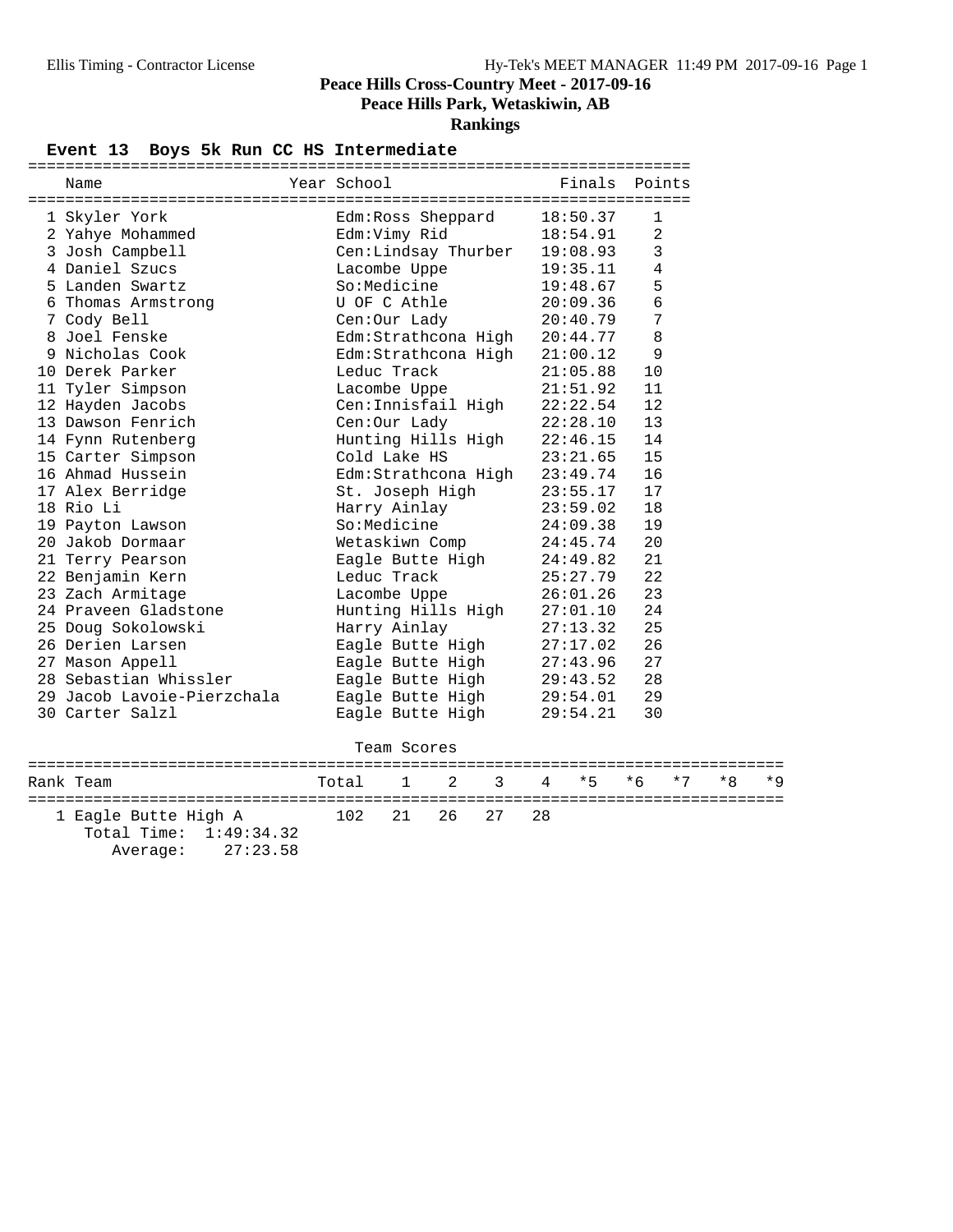## **Rankings**

## **Event 16 Girls 4k Run CC Senior-Open**

| Name                        | Year School         | Finals   | Points         |
|-----------------------------|---------------------|----------|----------------|
| 19 & Under Results 4000 Run |                     |          |                |
| 1 Kaitlin Swartz            | Lacombe Uppe        | 19:19.23 | 1              |
| 2 Chloe Lucas               | Cen:Innisfail High  | 21:30.62 | $\overline{2}$ |
| 3 Ellisha Bourne            | Lacombe Uppe        | 21:41.04 | 3              |
| 4 Jessica Matthieu          | St Augustine        | 22:55.95 | $\overline{4}$ |
| 5 Calista Andrew            | Lacombe Uppe        | 23:04.77 | 5              |
| 6 Alleya Bourne             | Lacombe Uppe        | 23:05.58 | 6              |
| 7 Anna Marcus               | Parkland Imm        | 23:15.99 | 7              |
| 8 Jade Weber                | Cen:Lindsay Thurber | 23:37.67 | 8              |
| 9 Meghan Swartz             | Brooks Compo        | 24:01.73 | 9              |
| 10 Shelby Schmidt           | Eagle Butte High    | 24:15.02 | 10             |
| 11 Erin Ferguson            | Parkland Imm        | 24:35.41 | 11             |
| 12 Chantel Sonche           | Harry Ainlay        | 24:42.18 | 12             |
| 13 Levia Ricci              | Eagle Butte High    | 27:00.18 | 13             |
| 14 Chantal Denengelsen      | Hunting Hills High  | 27:10.19 | 14             |
| 15 Sofia Iatrou             | Hunting Hills High  | 27:14.49 | 15             |
| 16 Kelsey Hamill            | Eagle Butte High    | 27:17.32 | 16             |
| 17 Trista Johnson           | So:Medicine         | 27:29.50 | 17             |
| 18 Mikhayla Stenbeck        | Eagle Butte High    | 28:05.12 | 18             |
| 19 Kyla Henwood             | Wetaskiwn Comp      | 28:54.99 | 19             |
| 20 Rachel Harvey            | Brooks Compo        | 29:43.62 | 20             |
| 21 Megan Degroot            | Hunting Hills High  | 29:49.84 | 21             |
| 22 Marina Wang              | So:Medicine         | 31:03.32 | 22             |
| 23 Tatum McKnight           | Eagle Butte High    | 31:08.41 | 23             |
| 24 Hue Tran                 | Hunting Hills High  | 32:25.99 | 24             |
| 25 Kiara Kornelson          | Eagle Butte High    | 35:28.71 | 25             |
| 20+ Results 4000 Run        |                     |          |                |
| 1 Rebekah Rekken            | Unattached          | 21:49.65 | 1              |
| 2 Jennifer Zawaski-Delleza  | Leduc Track         | 22:25.20 | $\overline{2}$ |
| 3 Courtney Vanveen          | Unattached          | 24:20.99 | 3              |
| 4 Shelley Leffers           | Parkland Imm        | 25:01.43 | $\overline{4}$ |
| 5 Anne Dejong               | Parkland Imm        | 25:31.89 | 5              |
| 6 Lois Greidanus            | Unattached          | 27:45.51 | 6              |
| 7 Valerie Dewitt            | Parkland Imm        | 29:42.35 | 7              |
|                             |                     |          |                |

Team Scores

| Rank Team                                                                                                 | Total 1 2 3 4 *5 *6 *7 *8 *9 |  |  |  |  |  |
|-----------------------------------------------------------------------------------------------------------|------------------------------|--|--|--|--|--|
| 19 & Under Results 4000 Run<br>1 Lacombe Upper Elementar<br>Total Time: $1:27:10.62$<br>Average: 21:47.66 | 15 1 3 5 6                   |  |  |  |  |  |
| 2 Eagle Butte High A<br>Total Time: 1:46:37.64<br>Average: 26:39.41                                       | 57 10 13 16 18               |  |  |  |  |  |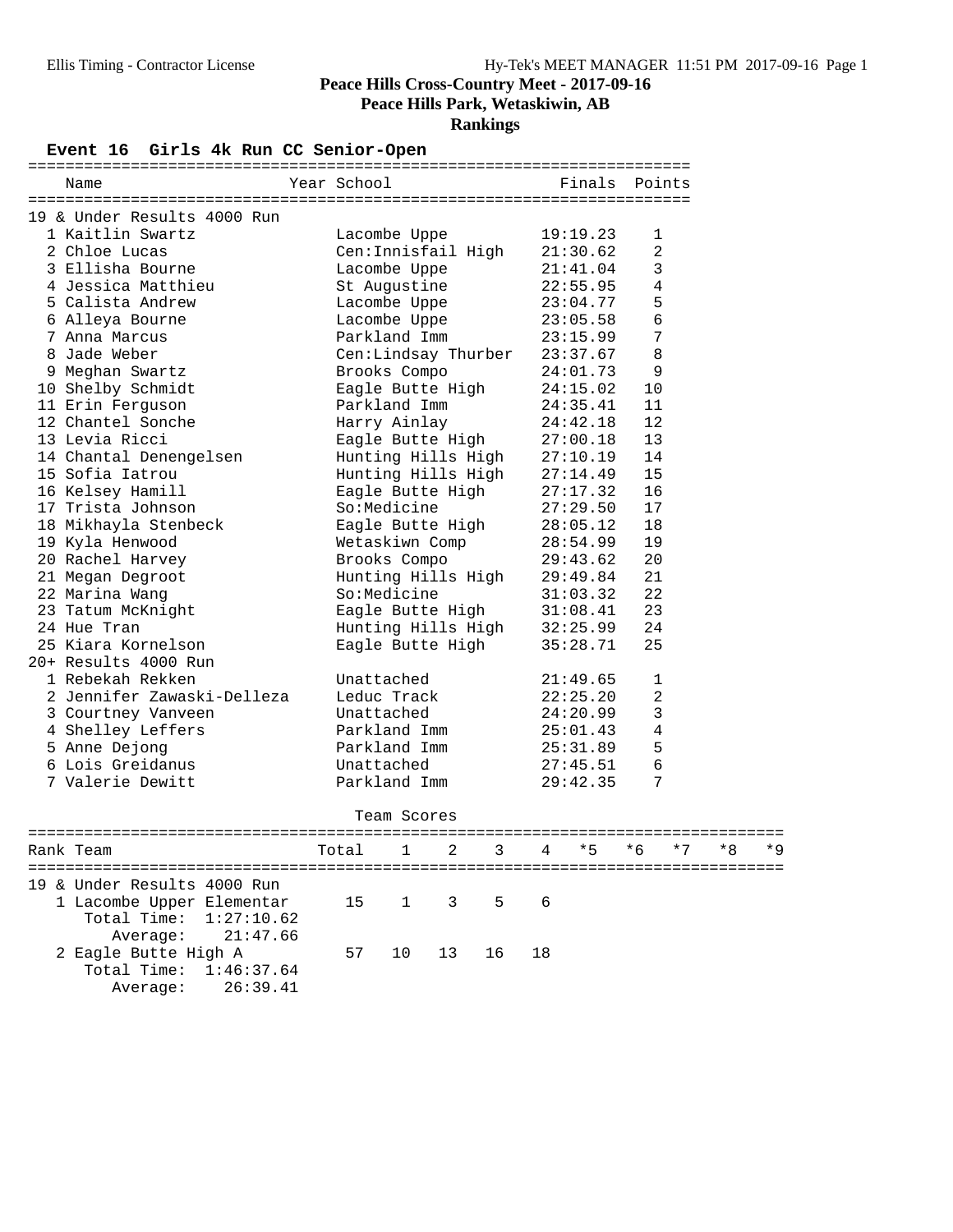#### **Rankings**

# **....Event 16 Girls 4k Run CC Senior-Open**

 3 Hunting Hills High 74 14 15 21 24 Total Time:  $1:\overline{56}:40.51$ Average: 29:10.13